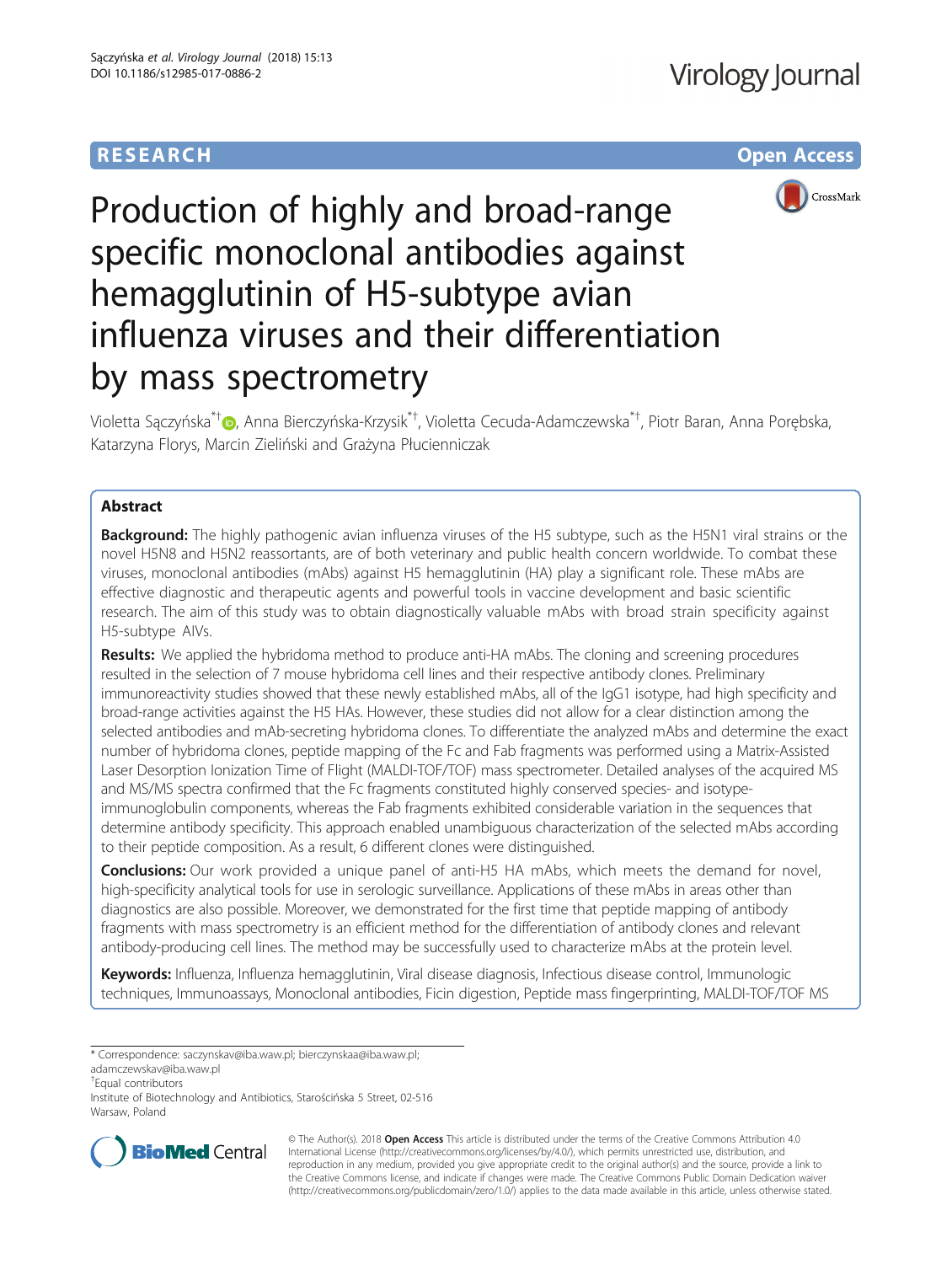#### Background

The highly pathogenic (HP) avian influenza viruses (AIVs) of the H5 subtype pose a serious epidemiological problem. This applies especially to H5N1 HPAIV, which was detected for the first time among farmed geese in China in 1996 and in humans a year later [\[1](#page-11-0)]. The spread of the H5N1 viruses to many regions of the world has been accompanied by frequent avian flu outbreaks in poultry that have resulted in mortality rates of up to 100% [[2\]](#page-11-0). Moreover, as of January 2017, there have been a total of 856 laboratory-confirmed human cases of H5N1 influenza, 452 of which were fatal [[3\]](#page-11-0). From 2009 onward, the emergence of the reassortant H5-subtype HPAIVs, such as H5N2, H5N5, H5N6 and H5N8, has been noted [[2\]](#page-11-0). In addition, the novel H5N8 and H5N2 HPAIVs were observed to spread rapidly and globally soon after their identification in 2014 [\[4](#page-11-0), [5\]](#page-11-0). Many populations of domestic birds have been substantially affected by these lethal viruses due to infection or mass culling [[6, 7\]](#page-11-0).

In view of the threat to animal and human health and life, the H5-subtype HPAIVs are under epidemiological surveillance. Various strategies have been developed for prevention and treatment of the infections caused by these viruses. The majority of the strategies have focused on the H5 hemagglutinin (HA), which determines the high pathogenicity of AIVs and is also the main target for neutralizing antibodies. In the efforts to combat H5 subtype HPAIVs, monoclonal antibodies (mAbs) against H5 HA play a significant role. When characterized by high specificity and affinity and/or neutralizing activities, they constitute effective diagnostic and therapeutic agents. Moreover, mAbs are powerful as tools for vaccine development as well as in basic research including studies of the antigenic architecture of the HA of influenza H5N1 viruses [\[8](#page-11-0)].

Most therapeutic and diagnostically valuable mAbs are immunoglobulins (Igs) of the G class (IgG). These are homodimeric glycoproteins of ~150 kDa. Each IgG molecule contains two identical heavy (H) chains and two identical (L) light chains with molecular weights of  $\sim$ 50 kDa and  $\sim$ 25 kDa, respectively [[9\]](#page-11-0). The chains are connected by disulfide bonds to form a Y-shaped structure. Both the H and L chains of IgG antibodies consist of variable (V) and constant (C) domains referred to as VL and CL and VH, CH1, CH2 and CH3, respectively. The variable parts of the H and L chains, especially the complementarity-determining regions (CDRs), comprise the antigen-binding sites of the Ig molecules. They are responsible for the target epitope recognition, antigenantibody reaction and the diversity of antibody specificity. Variations in mAbs may also result from post-translational modifications such as alternative disulfide pairings, deamidation, methionine oxidation or pyroglutamate formation. The heterogeneity of the glycosylation potently affects both pharmacokinetics and stability of various isoforms, which alter the clinical efficacy and safety of the therapeutic proteins [\[10](#page-11-0)].

Monoclonal antibodies can be generated using a hybridoma technique based on spleen/myeloma fusion. The concept was developed in the 1970s [\[11](#page-11-0)]. Another method involves the transformation of human B lymphocytes with the Epstein-Barr virus [[12](#page-11-0), [13](#page-11-0)]. Irrespective of the production method, the mAbs secreted by the immortalized cells need to be selected in terms of the desired function and/or specificity. In the case of mAbs against viral HAs, the hemagglutination inhibition (HI) and virus neutralization (VN) tests are used to ascertain the ability of established antibodies to confer protection against influenza. Identification of antibodies with the desired specificity is frequently accomplished by immunological techniques such as the enzyme-linked immunosorbent assay (ELISA). Alternative protocols that optimize the screening for antibody-producing cells using flow cytometry are also available [[14](#page-11-0), [15](#page-11-0)]. These techniques do not, however, provide complete information regarding the heterogeneity of the hybridoma clones.

In addition to the methods and techniques described above that have been applied to mAb production, mass spectrometry (MS) can be used. MALDI-TOF/TOF MS has been widely recognized in the fields of the development of therapeutic antibodies, determination of their structural features, glycan characterization and profiling [[16](#page-11-0)–[18](#page-11-0)]. The technique enables evaluation of the recombinant protein sequence and structure and provides information on amino acid modifications and sequence alterations. Although the resolution of the mass spectrometer is insufficient to differentiate between large, intact proteins, accurate measurements can be achieved at the peptide level [\[19\]](#page-11-0).

To facilitate the structural analysis of antibodies, well known methods may be applied to selectively cleave the Ig molecules into fragments that have discrete characteristics and functions. If the variable regions of IgG antibodies are of primary interest, it is possible to generate their antigen-binding fragments, including the F(ab')2, Fab', Fab and Fv. For example, the monovalent fragment denoted Fab is composed of one constant and one variable domain of each of the H and the L chain, i.e., CH1, VH and CL, VL, respectively. The two variable domains, VH and VL, specifically bind the epitope of their respective antigen [[20](#page-11-0)]. Preparation of the Fab fragments of IgG antibodies is usually accomplished by digestion of Igs with papain in the presence of a reducing agent [\[21](#page-11-0)]. In the case of mouse IgG1 antibodies, the enzyme of choice is ficin, applied with the optimized reductant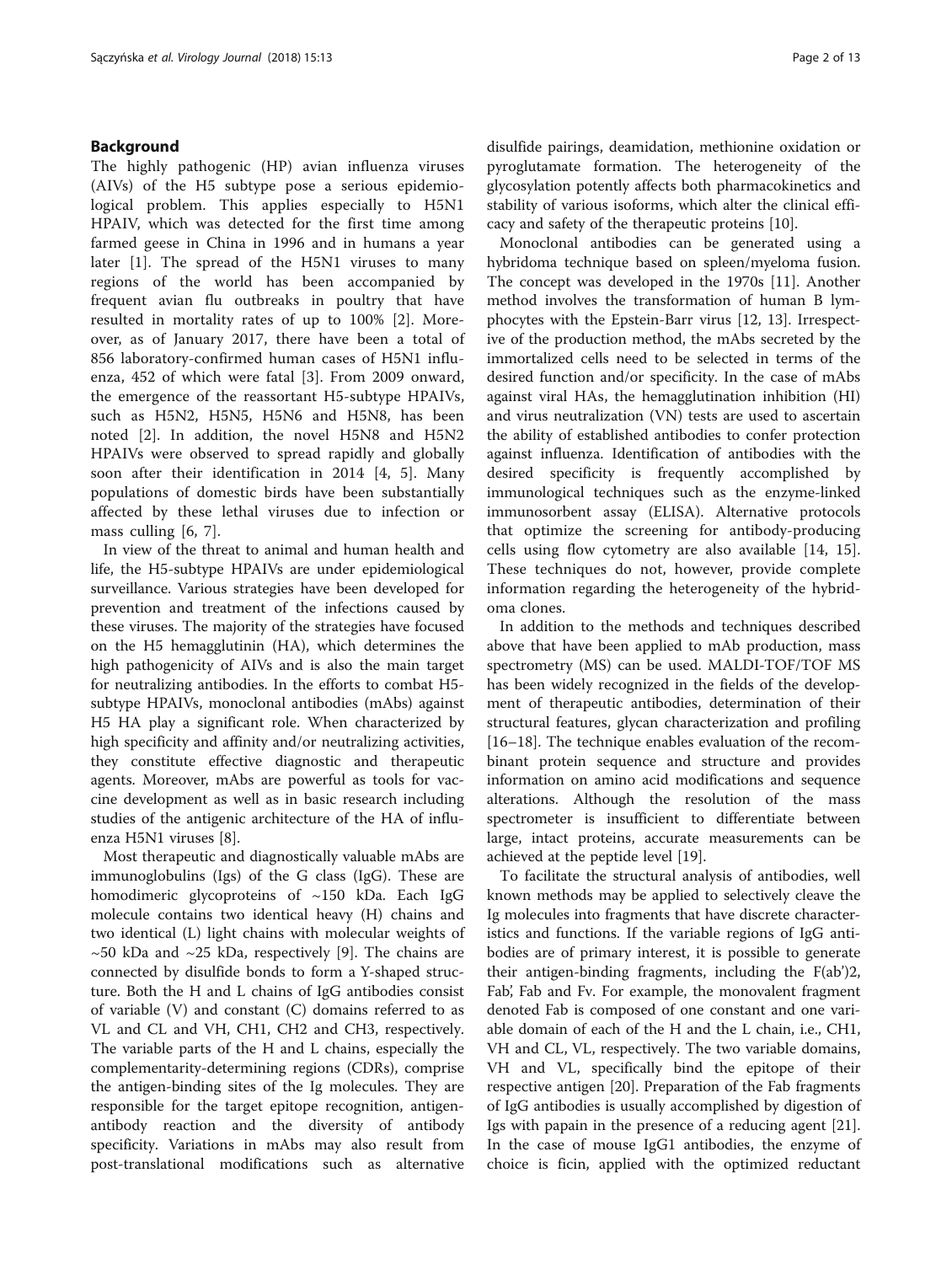concentration [[22](#page-11-0)]. The Fab fragment does not contain any part of the crystallizable portion of the constant region of the Ig (Fc). Formed entirely from the H chain constant domains, the Fc fragment does not bind antigen and is responsible for the effector functions of antibodies.

In this paper, we describe newly generated, highly specific mAbs with a broad range of activities against the H5 HA of influenza viruses. As obtained, the mAbs were indistinguishable on the basis of the range of immunoreactivities determined by ELISA. We therefore employed MALDI-TOF/TOF MS as a structural tool for their differentiation. These mass measurements enabled assessment of the heterogeneity of peptide maps, obtained for the mAb-derived Fab and Fc fragments. Moreover, they provided clear distinctions among the analyzed clones and the antibody-secreting hybridoma cell lines. Thus, our results show for the first time that peptide mapping of antibody fragments with MS is an efficient alternative method for differentiation of antibody clones and the relevant antibody-producing cell lines.

#### Methods

#### Hemagglutinin antigens

This work was performed with the use of recombinant H5 HA proteins and inactivated AIVs of the H1-H16 subtypes, which are listed in Additional file [1](#page-10-0): Tables S2 and S4, respectively. The ectodomain- or the HA1 subunit-based HA proteins (rHA, rHA1, respectively) were produced in a mammalian expression system (Immune Technology Corp., New York, NY, USA), except for one rHA protein, which was of baculovirus-expression system origin (Oxford Expression Technologies Ltd., Oxford, England, UK). Prior to use, the recombinant antigens were characterized by MS, ELISA for antigenicity and oligomerization and/or the hemagglutination test, performed as described in Additional file [1.](#page-10-0) The proteins were used to immunize mice, for plasma antibody titer determination, in preliminary or further specificity testing of hybridoma culture supernatants and/or reactivity studies of the finally selected, purified mAbs. The applications of each antigen are shown in Additional file [1](#page-10-0): Table S2. Influenza viruses of the H5 (4 strains) and non-H5 subtypes (21 strains) were certified by Istituto Zooprofilattico Sperimentale delle Venezie (Legnaro, Padova, Italy) and originated from x-OvO Ltd. (Dunfermline, Scotland, UK). The viral strains of the H5-subtype were used to test the culture supernatants from the hybridoma clones, as shown in Additional file [1:](#page-10-0) Table S4. Both H5 and non-H5 AIVs were used in the studies of the finally selected, purified mAbs (Additional file [1:](#page-10-0) Table S4). The H5 HA antigens intended for antibody screening were chosen from those commercially available to obtain the panel of antigens with diverse amino acid sequences of the HA1

subunit. The antigenic diversity was determined by homology searches against the immunogen's HA1 subunit using the BLAST program on NCBI. Complete information on the HA antigens, including their abbreviated names and relevant viral strains, is provided in Additional file [1](#page-10-0).

#### Hybridoma production and screening

Female, 6-week-old BALB/c mice (Mossakowski Medical Research Centre PAS, Warsaw, Poland) were first immunized subcutaneously with 10 μg of rHA - A/H5N1/ Qinghai, emulsified with an equal volume of Complete Freund's Adjuvant (Sigma-Aldrich, St. Louis, MO, USA) using the two-syringe method. Two weeks later, two subsequent 10 μg doses of the same immunogen were given by intraperitoneal injection in the absence of an adjuvant at 3-week interval. Thereafter, the mice received an additional intravenous dose of 10 μg of rHA protein in PBS and were euthanized 3 days later.

The mouse was chosen for fusion on the basis of the antibody titers against rHA - A/H5N1/Qinghai and rHA - A/H5N1/Poland using an ELISA of the plasma samples collected after the third immunization. The splenocytes were fused with mouse myeloma cells of SP2/0 line (ATCC, Rockville, MD, USA) in the presence of 50% PEG 1500 and 5% DMSO. The fused hybrid cells were cultured in RPMI-1640 medium containing FBS, Lglutamine, sodium pyruvate, and antibiotics (streptomycin, penicillin), with hypoxanthine, aminopterin and thymidine (HAT) as the selecting agents. The hybridomas were subcloned by the limited dilution method. To subclone, cells of each hybridoma were suspended in 5 mL of complete RPMI-1640 medium, counted and diluted to 10 or 5 cells *per* mL. The obtained suspension was transferred into 96-well plates (100 μL per well equivalent to 1 or 0.5 cell per well). The resulting hybridoma cell lines were grown in RPMI-1640 medium with the same supplements as the selection culture medium except for HAT. The reagents used for fusion and hybridoma culture were purchased from Sigma-Aldrich.

The hybridoma culture supernatants were screened for the presence of anti-H5 HA antibodies using ELISA. Both before and after subcloning, preliminary testing was performed using the rHA - A/H5N1/Qinghai and the rHA - A/H5N1/Poland as antigens. To select broadly reacting antibodies, the analyses were completed using the various H5 HA antigens as shown in Additional file [1](#page-10-0): Tables S2 and S4. The recombinant H5 HA proteins from mammalian and baculovirus expression systems were coated on Ni-NTA strips (Qiagen, Hilden, Germany) and MediSorp plates (Nunc, Roskilde, Denmark), respectively, and the H5-subtype AIVs were coated on MaxiSorp plates (Nunc). The hybridoma culture supernatants were analyzed in the antigen-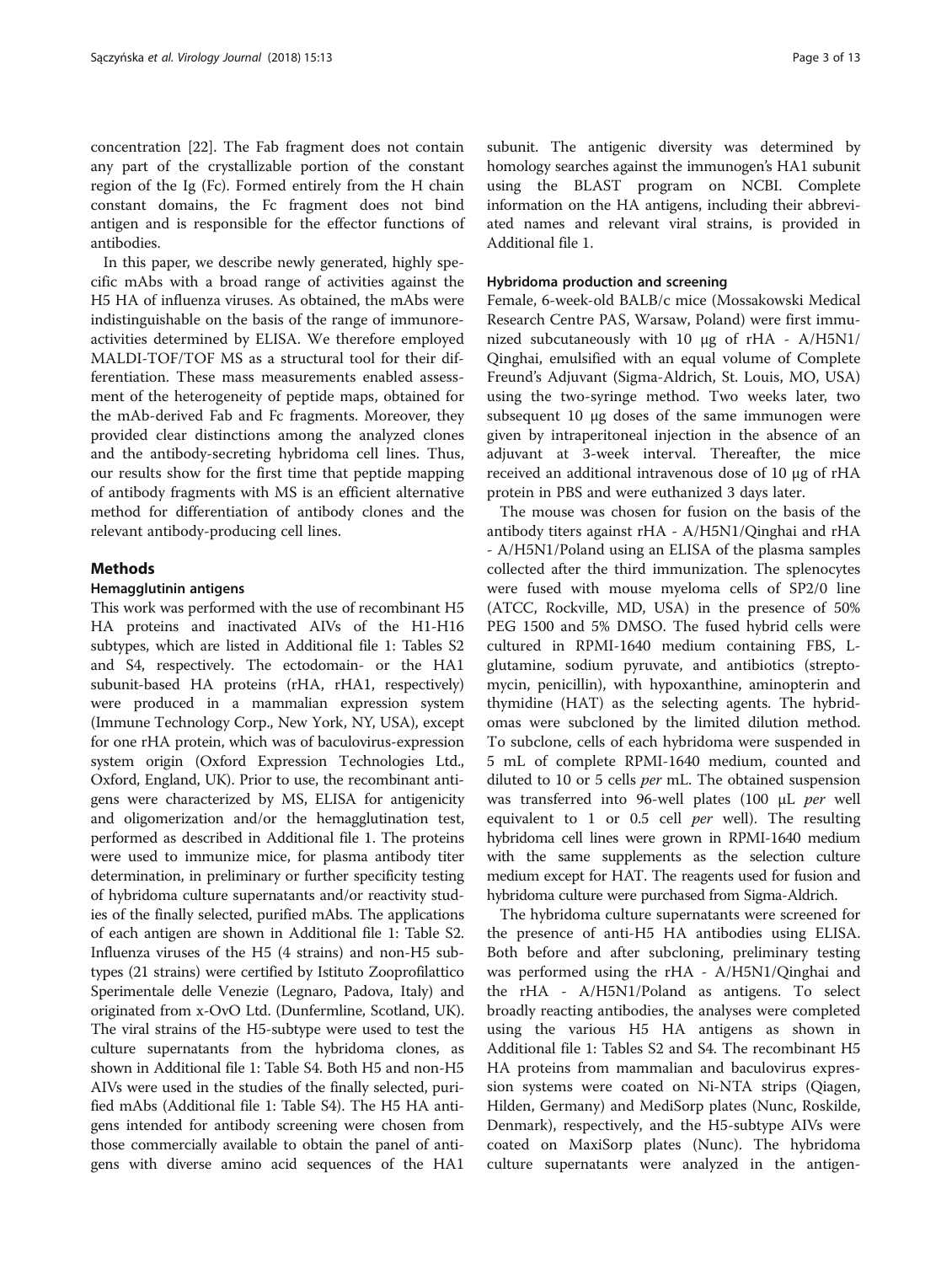coated and also in the non-coated wells to control for non-specific binding. Commercial antibodies against H5 HA (mAb 8 in Additional file [1](#page-10-0): Table S1) were used as a positive control. The blank control was the culture medium. Anti-mouse IgG (γ-chain specific) antibodies labeled with HRP (Sigma-Aldrich) were applied to detect the antigen-antibody complexes. At all stages of the procedure, the antibodies were isotyped using a commercial kit: "Mouse Monoclonal Antibody Isotyping Reagents" (ISO-2; Sigma-Aldrich).

The selected mAbs in the final set, a total of 7 clones, were purified from the hybridoma culture supernatants using "HiTrap Protein G HP" (GE Healthcare, Uppsala, Sweden) according to the manufacturer's instructions. The purified mAbs were stored in PBS that contained sodium azide.

#### Determination of monoclonal antibody immunoreactivity by ELISA

The reactivity of the finally selected and purified mAbs was studied using all of the HA antigens depicted in Additional file [1](#page-10-0): Tables S2 and S4. To perform the tests, Ni-NTA strips (Qiagen) were coated with the rHA and rHA1 proteins (1 μg/mL in 1% BSA/PBS) and MaxiSorp plates (Nunc) with AIVs of H1-H16 subtypes (4000 hemagglutination units/mL in PBS), all by overnight incubation at 2–8 °C. Because they were supplied preblocked, the coated Ni-NTA strips were used without the blocking step. The coated MaxiSorp plates were blocked with 2% BSA/PBS. Thereafter, the mAbs diluted in 2% BSA/PBS were applied to the antigen-coated wells and also to the non-coated wells to control for nonspecific binding. The assay was performed in the presence of other control samples. Commercial antibodies against H5 HA (mAb 8 in Additional file [1](#page-10-0): Table S1) were used in antibody testing with H5 HA antigens and non-H5 subtype AIVs to serve as positive and negative controls, respectively. The blank control was the dilution buffer. In the assays for cross-reactivity, additional control was provided by testing the mAbs with non-H5 subtype AIVs in parallel with H5N3 and H5N9 viruses. The plates with tested and control samples were incubated overnight at 2–8 °C.

Detection of signals was accomplished using HRPlabeled, anti-mouse IgG (γ-chain specific) antibodies (Sigma-Aldrich). The secondary antibodies, diluted 1:1000 in 2% BSA/PBS, were incubated with the test plates for 1 h at 37 °C. The reactions were developed with TMB (Sigma-Aldrich) at room temperature for 30 min and subsequently stopped by adding a solution of  $H_2SO_4$ . The absorption was read at 450 nm using a μQuant microplate spectrophotometer (BioTek Instr. Inc., Winooski, VT, USA). For each antibody sample, the

mean absorbance value for blank control samples was subtracted.

#### Immobilized ficin digestion

The monoclonal antibodies were concentrated with the use of VivaSpin6 MWCO 10000 units (Sartorius Stedim Biotech GmbH, Goettingen, Germany) with simultaneous buffer exchange to PBS. The digestion of the mAbs with Immobilized Ficin (Pierce™ Mouse IgG<sub>1</sub> Fab and F(ab')2 Micro Preparation Kit; Thermo Scientific, Waltham, MA, USA) was performed according to the manufacturer's protocol. For each mAb, a sample containing 250 μg of the protein was applied to the spin column tube containing the equilibrated enzyme. The digestion was conducted for 5 h. After separation by affinity chromatography, the two fractions, which contained the Fab and the mixture of Fc and undigested IgG, were concentrated using VivaSpin6 MWCO 5000 units (Sartorius Stedim Biotech GmbH) with simultaneous buffer exchange to PBS.

#### Gel electrophoresis, MS measurements and data analysis

Non-reducing and non-boiled SDS-PAGE was performed using a 5% stacking gel, pH 6.8 and a 12.5% resolving gel, pH 8.8. The wells were loaded with 40 μL of the concentrated fractions mixed with an equal volume of sample buffer (62.5 mM Tris-HCl, pH 6.8; 25% glycerol; 1% Bromophenol Blue). Coomassie Brilliant Blue G-250 was used to visualize the proteins. The protein bands corresponding to the Fab, Fc and undigested IgG were excised from the gel, washed, reduced in the presence of 50 μL of 10 mM dithiothreitol at 60 °C for 45 min and alkylated with 50 μL of 50 mM iodoacetamide at room temperature in the dark for 60 min. The samples were further incubated with 30 μL of trypsin buffer (10 ng/mL; Promega, Madison, WI, USA, Cat. No. V5111) at 37 °C for 18 h. Prior to the MS analysis, the samples were evaporated to dryness and dissolved in 10 μL of 0.1% trifluoroacetic acid (TFA). All other general-use reagents were from Sigma-Aldrich.

The MALDI-TOF/TOF measurements were performed using reflector mode with a 4800 Plus instrument (Applied Biosystems, Waltham, MA, USA). α-Cyano-4 hydroxy-cinnamic acid dissolved in 50:50 water/acetonitrile (J.T. Baker, Deventer, The Netherlands) with 0.1% TFA (final concentration) was the matrix used. External calibration was achieved with a 4700 proteomics analyzer calibration mixture provided by Applied Biosystems. Each sample was spotted 5 times onto a 384 Opti-TOF MALDI plate and analyzed. Data Explorer Software, Version 4.9 (Applied Biosystems) was applied to process the acquired spectra. The peptide identification was accomplished using the Mascot search engine (Matrix Science Inc., Boston, MA, USA) against the Swiss-Prot and NCBInr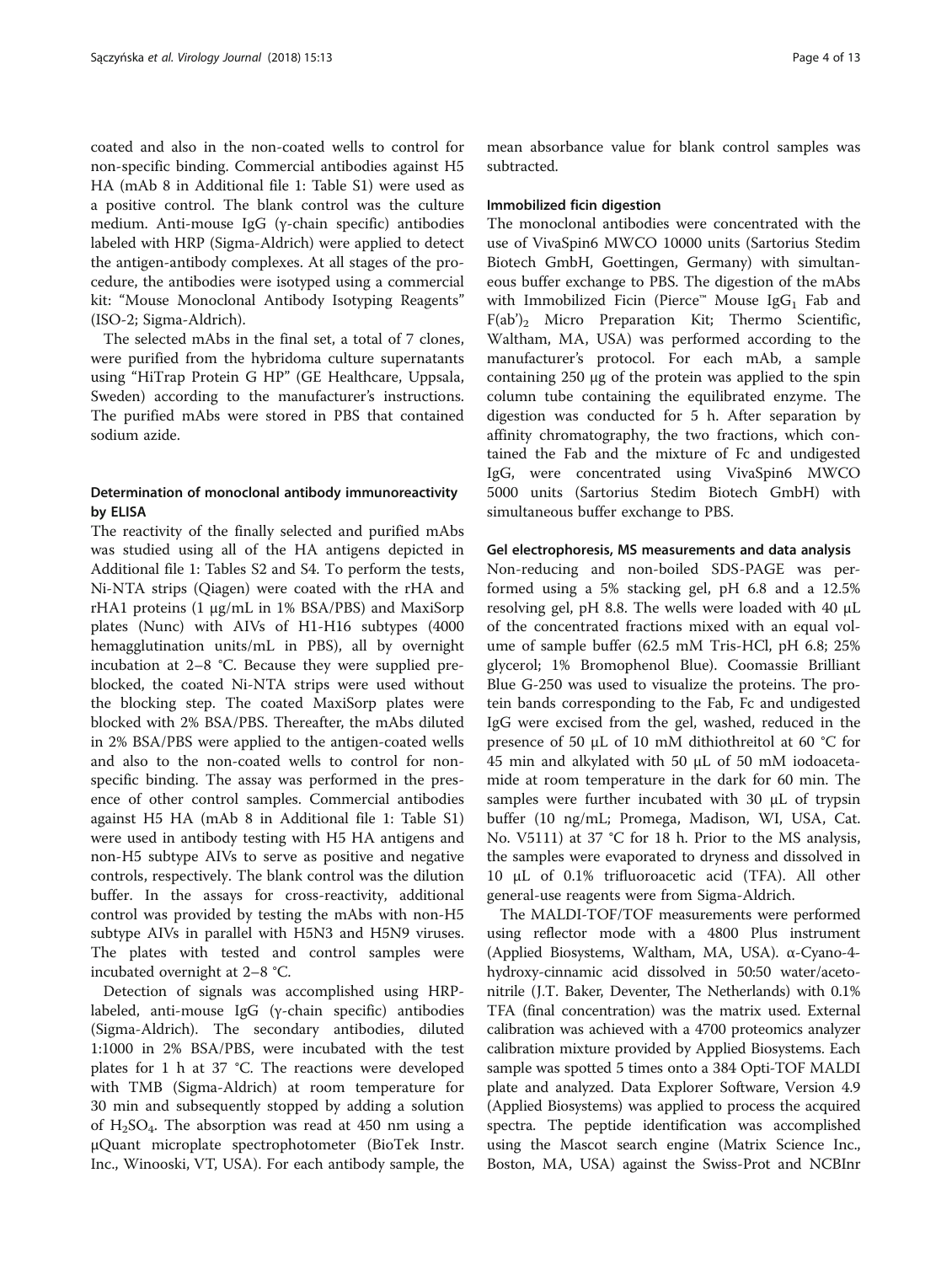sequence databases. A mass tolerance of 25 ppm and one missing cleavage site for the peptide mass fingerprinting (PMF) and a tolerance of 0.6 Da and one missing cleavage site for the MS/MS search were allowed. Carbamidomethyl was set as a fixed modification, glycosylation was considered as variable modification. The monoisotopic masses of the peptides unambiguously identified by Mascot are given as  $[M + H]^+$ . For the peptides not assigned to a known protein, the masses of represent the average experimental monoisotopic mass and are given as  $[M + H]^{+}$ . The data are presented as mass-to-charge ratio (m/z) values.

#### Results

#### Generation and selection of hybridoma clones

Monoclonal antibodies against the influenza virus HA were produced by a conventional hybridoma method that was developed in a mouse model [\[11](#page-11-0)]. For mouse immunization, a purified, recombinant, ectodomain-based HA protein (rHA) with the sequence derived from A/Barheaded Goose/Qinghai/12/05(H5N1) strain of HPAIV was applied. The immunogen is referred to as rHA - A/H5N1/ Qinghai (Additional file [1](#page-10-0): Table S2). According to the manufacturer's specifications, the majority of the protein exists as trimer/oligomer forms. Prior to immunization, the quality of the rHA protein was verified by studies on its antigenicity, oligomerization status and the ability to bind to sialic acid-containing receptors. Our studies proved that rHA - A/H5N1/Qinghai comprises conformational epitopes targeted by H5-subtype specific, HI and/ or VN antibodies and forms functional oligomers (Additional file [1](#page-10-0): Figures S3 and S6, Table S3). This led to the conclusion that the tested rHA protein displays native-HA characteristics and is therefore a suitable immunogen for mAb production with hybridoma technology.

According to the procedure, the splenocytes of the mouse with the highest anti-HA plasma antibody titer were collected. The spleen/myeloma fusion resulted in 440 hybridomas, which were screened for the production of IgG antibodies against H5 HA by ELISA. The preliminary hybridoma selection was performed using two recombinant, ectodomain-based HA proteins as the antigens for the antibody testing. The first of these proteins was the rHA - A/H5N1/Qinghai that was described above as the immunogen. The other, denoted rHA - A/H5N1/Poland (Additional file [1](#page-10-0): Table S2), was produced in a baculovirus expression system with the HA sequence of the A/swan/Poland/ 305-135 V08/2006(H5N1) strain of HPAIV. The antigen was highly homologous with the immunogen (Table [1\)](#page-5-0). Conformational integrity of its HA1 subunit was confirmed using ELISA and/or hemagglutination tests (Additional file [1](#page-10-0): Figure S4, Table S3).

Further positive selection of the hybridomas was performed using ectodomain- or HA1 subunit-based recombinant H5 HA proteins (rHA, rHA1, respectively) from a mammalian expression system (Additional file [1](#page-10-0): Table S2). Prior to use, the rHA and rHA1 proteins were examined for antigenicity and oligomerization using ELISA in procedures similar to those applied to the antigens used for the preliminary hybridoma screening. These studies enabled discrimination between the properly folded and misfolded H5 HA proteins, which are further described as conformational and nonconformational antigens, respectively. According to the results presented in Additional file [1,](#page-10-0) the vast majority of recombinant H5 HA antigens contain well preserved conformational epitopes of the viral HA (Figure S5). Moreover, all conformational rHA proteins were found to form oligomeric structures (Additional file [1](#page-10-0): Figure S6). This mimics the trimeric HA in a viral envelope. To complete the positive selection, certified, inactivated, H5-subtype AIVs were used (Additional file [1:](#page-10-0) Table S4).

The H5 HA antigens used in the subsequent stages of hybridoma screening are described in Additional file [1](#page-10-0): Tables S2 and S4. Before hybridoma subcloning, the tests were performed using the rHA and rHA1 proteins with the HA sequences from the H5N1 virus strains, A/Bar-headed Goose/Qinghai/12/05, A/chicken/India/ NIV33487/2006, A/swan/Poland/305-135 V08/2006, A/Vietnam/1203/2004 and A/goose/Guiyang/337/2006, and the H5N2 virus strain A/American green-winged teal/ California/HKWF609/2007. After subcloning, the selection was performed using the rHA and rHA1 proteins based on the H5 HA sequences of the H5N1 virus strains, A/Bar-headed Goose/Qinghai/12/05, A/chicken/India/ NIV33487/2006, A/swan/Poland/305-135 V08/2006, A/Vietnam/1203/2004, A/Hong Kong/156/97, A/Hong Kong/483/97, A/goose/Guiyang/337/2006 and A/chicken/ Vietnam/NCVD-016/08 and the H5N2 virus strain A/American green-winged teal/California/HKWF609/ 2007. In addition, the H5N1, H5N2, H5N3 and H5N9 influenza viruses were used for testing. The combination of the applied procedure made it possible to efficiently select antibodies against H5 HAs and subsequently to define their specificity range.

The preliminary screening resulted in the selection of 58 hybridomas that produced antibodies that recognized rHA - A/H5N1/Qinghai from the initial 440 hybridomas (Additional file [2:](#page-10-0) Table S5). The antibodies produced by most of these hybridomas (50/58) were also capable of binding to rHA - A/H5N1/Poland. Further examination with the panel of recombinant proteins led to the selection of 25 hybridomas that secreted antibodies reactive with all of the antigens used for specificity testing, from which 6 were selected for subcloning (Additional file [2](#page-10-0): Tables S5 and S6). After the subcloning, a total of 64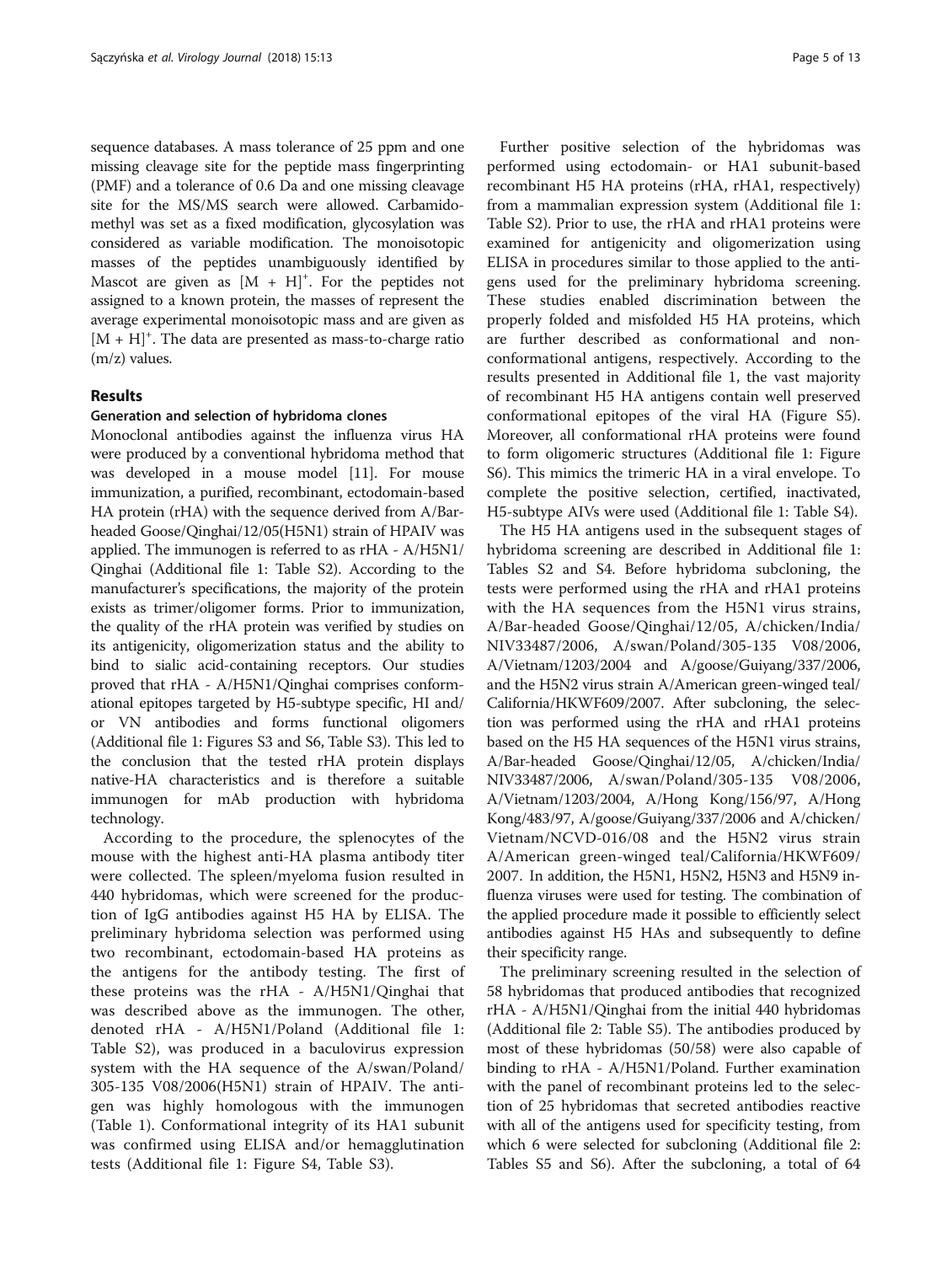<span id="page-5-0"></span>hybridoma cell lines were obtained (Additional file [2](#page-10-0): Table S7). All clones were shown to produce mAbs of the same broad-range specificity against the conformation of the H5 HA antigens. None of the tested antibodies bound to the non-conformational antigen. For the final studies, 7 clones, representing 6 groups of hybridoma cell lines, were chosen. Thus, the clones denoted G-1-31-22, G-2-14-10, G-5-32-5, G-7-24-17 and G-7-27-18 were derived from the subcloning of the hybridomas designated G-1-31, G-2-14, G-5-32, G-7-24 and G-7-27, respectively. The exception was that the clones denoted G-6-42-42 and G-6-42-71 originated from the subcloning of the same hybridoma (G-6-42). The antibodies produced by the selected hybridoma cell lines were designated on the basis of the names of the respective hybridoma clones. Details of the hybridoma screening are provided in Additional file [2.](#page-10-0)

#### Immunoreactivity of selected monoclonal antibodies

The selected G-1-31-22, G-2-14-10, G-5-32-5, G-6-42- 42, G-6-42-71, G-7-24-17 and G-7-27-18 mAbs in the hybridoma culture supernatants were isotyped and then affinity purified and examined for specificity against the H5-subtype influenza viruses. The studies were performed using ELISAs against well-characterized HA antigens with diverse properties. The panel of antigens comprised recombinant proteins of various lengths, all produced in mammalian cells except for one rHA protein that was produced using a baculovirus expression system (Additional file [1](#page-10-0): Table S2). In particular, the rHA - A/H5N1/Qinghai, rHA - A/H5N1/ India, rHA - A/H5N1/Vietnam, rHA - A/H5N1/Guiyang, rHA - A/H5N2/California, rHA - A/H5N1/Ck/Vietnam, rHA - A/H5N1/Poland, rHA1 - A/H5N1/Vietnam, rHA1 - A/H5N1/HK/156 and rHA1 - A/H5N1/HK/483 proteins were used for testing. The majority of these antigens (9/10), including 6 rHA and 3 rHA1 proteins displayed native-HA characteristics (Additional file [1](#page-10-0): Figures S3-S5). The rHA1 proteins existed as monomers and the rHA ones were at least partially present as oligomers (Additional file [1:](#page-10-0) Figure S6, Table S3). The content of oligomeric forms differed among the

Table 1 Results of preliminary immunoreactivity studies and isotyping of the finally selected monoclonal antibodies

| <b>HA1 subunit</b><br><b>Hybridoma clones</b>                                          |                         |                     |                                  |                    |                 |                 |                     |                   |  |  |
|----------------------------------------------------------------------------------------|-------------------------|---------------------|----------------------------------|--------------------|-----------------|-----------------|---------------------|-------------------|--|--|
| Antigen name                                                                           | aa seguence<br>identity | $G-1-$<br>$31 - 22$ | $G-2-$<br>$14 - 10$              | $G-5-$<br>$32 - 5$ | $G-6-$<br>42-42 | $G-6-$<br>42-71 | $G-7-$<br>$24 - 17$ | $G-7-$<br>$27-18$ |  |  |
| Ectodomain-based HA proteins (rHA) from mammalian expression system, conformational    |                         |                     |                                  |                    |                 |                 |                     |                   |  |  |
| rHA - A/H5N1/Qinghai                                                                   | 100%                    | $\ddot{}$           | $+$                              | $\ddot{}$          | $\ddot{}$       | $+$             | $^{+}$              | $\ddot{}$         |  |  |
| rHA - A/H5N1/India                                                                     | 99%                     | $\ddot{}$           | $\ddot{}$                        | $+$                | $\ddot{}$       | $\ddot{}$       | $+$                 | $\ddot{}$         |  |  |
| rHA - A/H5N1/Vietnam                                                                   | 95%                     | $\ddot{}$           | $^{+}$                           | $+$                | $\ddot{}$       | $+$             | $^{+}$              | $\ddot{}$         |  |  |
| rHA - A/H5N1/Guiyang                                                                   | 93%                     | $\ddot{}$           | $+$                              | $\ddot{}$          | $\ddot{}$       | $\ddot{}$       | $\ddot{}$           | $\ddot{}$         |  |  |
| rHA - A/H5N2/California                                                                | 88%                     | $\ddot{}$           | $+$                              | $^{+}$             | $\ddot{}$       | $+$             | $^{+}$              | $\ddot{}$         |  |  |
| Ectodomain-based HA protein (rHA) from mammalian expression system, non-conformational |                         |                     |                                  |                    |                 |                 |                     |                   |  |  |
| rHA - A/H5N1/Ck/Vietnam                                                                | 89%                     |                     |                                  |                    |                 |                 |                     |                   |  |  |
| Ectodomain-based HA protein (rHA) from baculovirus expression system, conformational   |                         |                     |                                  |                    |                 |                 |                     |                   |  |  |
| rHA - A/H5N1/Poland                                                                    | 99%                     | $\ddot{}$           | $\begin{array}{c} + \end{array}$ | $\ddot{}$          | $+$             | $\ddot{}$       | $\ddot{}$           | $\ddot{}$         |  |  |
| HA1 subunit-based HA proteins (rHA1) from mammalian expression system, conformational  |                         |                     |                                  |                    |                 |                 |                     |                   |  |  |
| rHA1 - A/H5N1/Vietnam                                                                  | 95%                     | $\ddot{}$           | $\ddot{}$                        | $\ddot{}$          | $\ddot{}$       | $+$             | $^{+}$              | $\hbox{ }$        |  |  |
| rHA1 - A/H5N1/HK/156                                                                   | 95%                     | $\ddot{}$           | $\ddot{}$                        | $+$                | $\ddot{}$       | $+$             | $^{+}$              | $\ddot{}$         |  |  |
| rHA1 - A/H5N1/HK/483                                                                   | 94%                     | $+$                 | $^{+}$                           | $+$                | $\ddot{}$       | $+$             | $^{+}$              | $+$               |  |  |
| Avian influenza viruses (AIVs) of H5 subtype, certified                                |                         |                     |                                  |                    |                 |                 |                     |                   |  |  |
| <b>AIV - H5N3</b>                                                                      | 93%                     | $\ddot{}$           | $+$                              | $\ddot{}$          | $\ddot{}$       | $\ddot{}$       | $\ddot{}$           | $\,{}^+$          |  |  |
| <b>AIV - H5N1</b>                                                                      | 93%                     | $\ddot{}$           | $+$                              | $\ddot{}$          | $\ddot{}$       | $\ddot{}$       | $^{+}$              | $\ddot{}$         |  |  |
| <b>AIV - H5N9</b>                                                                      | 90%                     | $^{+}$              | $+$                              | $+$                | $\ddot{}$       | $+$             | $+$                 | $\ddot{}$         |  |  |
| <b>AIV - H5N2</b>                                                                      | 90%                     | $\ddot{}$           | $^{+}$                           | $+$                | $\ddot{}$       | $+$             | $^{+}$              | $\ddot{}$         |  |  |
| Avian influenza viruses (AIVs) of non-H5 subtype, certified                            |                         |                     |                                  |                    |                 |                 |                     |                   |  |  |
| AIVs: H1-H4 and H6-H16<br>(listed in Additional file 1: Table S4)                      | n.d.                    |                     |                                  |                    |                 |                 |                     |                   |  |  |
| Isotyping with ISO-2 kit (Sigma-Aldrich)                                               |                         |                     |                                  |                    |                 |                 |                     |                   |  |  |
| mAb isotype                                                                            |                         | IgG1                | IgG1                             | IgG1               | IgG1            | lgG1            | IgG1                | IgG1              |  |  |

The affinity-purified monoclonal antibodies (mAbs) were tested using ELISAs that targeted the recombinant proteins based on the ectodomain (rHA) or HA1 subunit (rHA1) of the H5 hemagglutinins (HAs) and the avian influenza viruses (AIVs) of H1-H16 subtypes as antigens. The HA antigens are listed in Additional file [1](#page-10-0): Tables S2 and S4. The characteristics of the rHA and rHA1 proteins are presented in Additional file [1:](#page-10-0) Figures S1-S6 and Table S3. On this basis, the proteins were classified as conformational (properly folded) and non-conformational (misfolded) antigens. The amino acid sequence identities for the HA1 subunits of the H5 HAs were obtained using the BLAST program on NCBI by alignments against the 17–338-aa sequence of HA from the A/Bar-headed Goose/Qinghai/12/05(H5N1) HPAIV. The sequence homology with the non-H5 HAs was not determined (n.d.). The immunoreactivity studies and isotyping were performed in the presence of control samples as described in the Methods. The mean absorbance values for blank control samples were subtracted. Positivity and negativity in the tests with the specified antigens are indicated by plus and minus symbols, respectively. The underlying raw data are included in Additional file [3:](#page-10-0) Tables S8, S9 and S10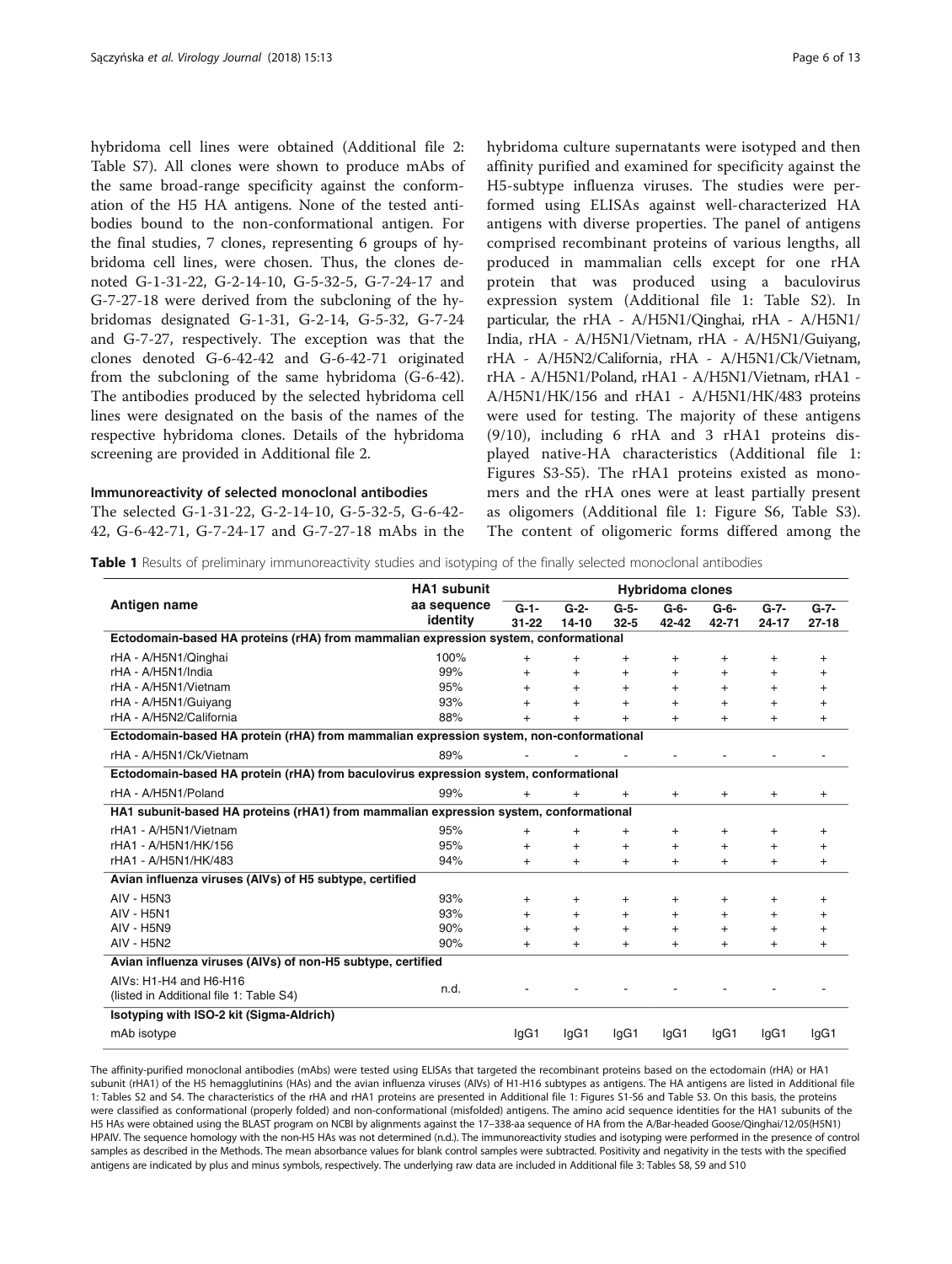rHA antigens. For the antibody testing, certified, inactivated AIVs of the H5 subtype, i.e., H5N1, H5N2, H5N3 and H5N9, were also used (Additional file [1](#page-10-0): Table S4).

The conformational antigens used in the specificity studies of selected mAbs included the sequences of 12 strains of the H5-subtype influenza viruses (Additional file [1:](#page-10-0) Tables S2 and S4). Among these were the H5N3 (1 strain), H5N9 (1 strain), H5N2 (2 strains) viruses and primarily, the H5N1 viruses (8 strains), which could be classified into 5 clades. Using the BLAST algorithm, it was established that the HA1 subunit of these H5 HA antigens shared from 88% to 99% amino acid sequence identity with immunogen's HA1 subunit (Table [1\)](#page-5-0). To ascertain the cross-reactivity of the generated mAbs, 21 strains of AIVs, which represented the H1-H4 and H6- H16 subtypes were used for testing (Additional file [1](#page-10-0): Table S4). Similar to the H5-subtype influenza viruses, the AIVs of H1-H4 and H6-H16 subtypes were certified. The characteristics of the obtained antibody clones are presented in Table [1](#page-5-0).

The finally selected mAbs, all of which were determined to be of the IgG1 isotype, recognized all of the conformational H5 HA antigens despite the substantial antigenic diversity among these target proteins. The target antigens included rHA (6/6) and rHA1 (3/3) proteins as well as H5-subtype AIVs (4/4). None of the clones bound to the misfolded rHA - A/H5N1/Ck/Vietnam protein. Thus, the results obtained for the purified mAbs were consistent with those obtained by testing the culture supernatants from the respective hybridoma cell lines (Additional file [2](#page-10-0): Table S7). Furthermore, with the purified mAbs, we were able to show that none of selected clones bound to the AIVs of the H1-H4 and H6-H16 subtypes.

The results of our studies lead to the conclusion that these newly established mAbs are directed against epitopes in the properly folded HA1 subunit of the H5 HAs from highly divergent viral strains. Moreover, these mAbs did not cross-react with the influenza viruses of non-H5 subtypes. In summary, all of the obtained cloned antibodies were shown to have desirable properties but were poorly distinguished by the preliminary immunoreactivity tests.

#### Differentiation of monoclonal antibodies by mass spectrometry

To characterize and group them, the selected mAbs were first subjected to immobilized ficin digestion and Protein A spin column separation. This procedure resulted in a flow-through fraction that contained the Fab fragments and an eluted fraction that contained the undigested IgG and the Fc fragments. Both protein fractions were separated using non-reducing and non-boiled SDS-PAGE (Additional file [4\)](#page-10-0). Excision of the relevant protein bands, in-gel reduction, alkylation and trypsin digestion followed by MS analysis resulted in peptide maps of Fab and Fc fragments.

Detailed analyses of the maps permitted identification of peptides that were repeated in all of the antibody clones and peptides that occurred in only some of them. These two classes of peptides are further described as "common" and "discriminatory," respectively. Furthermore, the "discriminatory" peptides that were found exclusively in one of analyzed antibody clones were further considered to be "unique" for this clone. To identify the peptides from the generated MS and MS/MS spectra, the Mascot search engine was used against the Swiss-Prot and NCBInr sequence databases. Thus, the term "identified" used in this context refers only to the peptides found in one or both of these databases. The peptide maps of the mAb-derived Fab and Fc fragments were characterized by the number and m/z values of the "common," "discriminatory" and "unique" peptides as well as the number, m/z values and amino acid sequences of the peptides identified using Mascot. On this basis, the profiles of the tryptic peptide maps of individual antibody clones were defined. Attempts to differentiate the newly established mAbs and thereby the antibodyproducing hybridoma cell lines were rationally focused on peptide maps of the Fab fragments that determine antibody specificity. It was hypothesized that differences in epitopic specificity of antibody clones would be reflected in divergence of their Fab fragment peptide maps.

#### Peptide maps of mAb-derived Fab fragments

Peptide mapping of Fab fragments from the G-1-31-22, G-2-14-10, G-5-32-5, G-6-42-42, G-6-42-71, G-7-24-17 and G-7-27-18 mAbs allowed the definition of a total of 23 peptides (Tables [2](#page-7-0) and [3\)](#page-8-0). Among these, 9 were "common" (Table [2](#page-7-0)) and 14 were "discriminatory" (Table [3\)](#page-8-0) for the analyzed clones. The examined antibodies differed in the number of "discriminatory" peptides within their Fab fragments. Accordingly, 3 of these peptides were found in the G-2-14-10, G-6-42-42 and G-6-42-71 mAbs, 5 in the G-1-31-22 and G-5-32-5 mAbs, and 6 in the G-7-24-17 and G-7-27-18 mAbs. For a large majority of the tryptic peptides from Fab fragments, good quality MS and MS/MS spectra were obtained (Additional file [5](#page-10-0)). However, the Mascot search allowed for unambiguous identification of only 1 "common" and 3 "discriminatory" peptides. Most probably, this was due to the uniqueness of the analyzed amino acid sequences and the possible post-translational modifications of the Fab fragments, including glycosylation. The very limited number of peptides identified using Mascot is easy to understand given that newly established mAbs were being studied.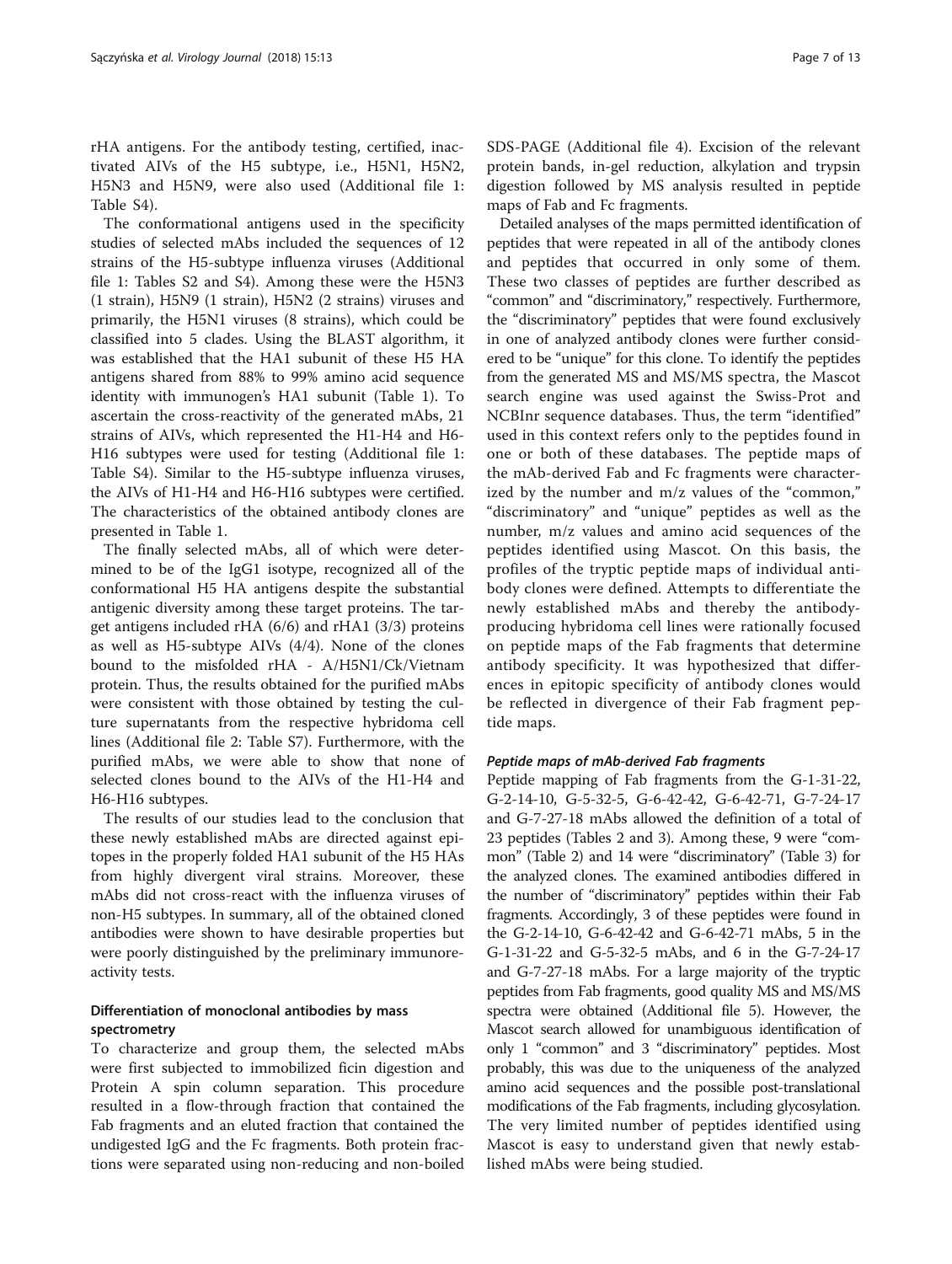| Page 8 of 1 |  |  |
|-------------|--|--|
|-------------|--|--|

|            |           |           |           |           |           | "Common" tryptic peptides from mAb-derived Fab fragments |           |        |        |
|------------|-----------|-----------|-----------|-----------|-----------|----------------------------------------------------------|-----------|--------|--------|
|            |           |           |           |           | mass [Da] |                                                          |           |        |        |
| mAb        | 1696.9    | 1666.8    | 1678.8    | 2015.0    | 2028.0    | 2037.0                                                   | 2255.2    | 2421.0 | 2439.1 |
| G-1-31-22  | ÷         | ÷         | ÷         | $\ddot{}$ | $\ddot{}$ | $\ddot{}$                                                | $\ddot{}$ | ÷      | ÷      |
| G-2-14-10  | $\ddot{}$ | $\ddot{}$ | ÷         | ٠         | ٠         | $\ddot{}$                                                | $\ddot{}$ | ÷      | ÷      |
| $G-5-32-5$ | $\ddot{}$ | ÷         | $\ddot{}$ | ٠         | ٠         | ÷                                                        | ÷         | ÷      | ÷.     |
| G-6-42-42  | ÷         | $\ddot{}$ | ÷         | ٠         | $\ddot{}$ | $\ddot{}$                                                | ÷         | ÷      | ÷      |
| G-6-42-71  | ÷         | $\ddot{}$ | ÷         | ٠         | ÷         | $\ddot{}$                                                | ÷         | ÷      | ÷      |
| G-7-24-17  | ÷         | $\ddot{}$ | ÷         | ٠         | ÷         | $\ddot{}$                                                | ÷         | ٠      | ÷      |
| G-7-27-18  | ÷         | ÷         | ÷         | ٠         | ٠         | ٠                                                        | ÷         | ÷      | ٠      |

<span id="page-7-0"></span>Table 2 The characteristics of the "common" peptides in the tryptic maps of the Fab antibody fragments

The MALDI-TOF/TOF peptide maps were obtained from the tryptic digests of the Fab fragments excised from the non-reducing and non-boiled SDS-PAGE gel. The peptides were identified from the MS and MS/MS spectra using the Mascot search engine against the Swiss-Prot and NCBInr sequence databases. The identified peptide is marked with an asterisk symbol. By definition, the "common" peptides were present in the maps of all of the analyzed antibody clones, as indicated by plus symbols

#### Profiles of "discriminatory" peptides in the Fab fragments

After the antibody clones were grouped, they were subjected to a further detailed comparative analysis based on the data presented in Table [3](#page-8-0). Only the Fab fragment maps were examined. Thus, the same set of 3 "discriminatory" peptides was found in maps of the G-6-42-42 and G-6-42-71 antibodies. This indicates that G-6-42-42 and G-6-42-71 mAbs are the same clone. In the corresponding Fab fragments of these antibodies, a "unique" peptide at m/z 1580.9 was recognized. The simultaneous and exclusive presence of the peptides with m/z 1515.8 and 1944.1 additionally distinguished the G-6-42-42 and G-6-42-71 mAbs from the remaining 5 clones.

In the tryptic digest of the Fab fragment of the G-2-14- 10 clone, 3 "discriminatory" peptides were obtained, including one peptide identified using Mascot (m/z 1705.9). For this mAb, no "unique" peptide was recognized. Analysis of the map generated for the G-5-32-5 clone indicated 5 "discriminatory" peptides, including 3 "unique" for the clone, which had m/z values of 1110.5, 1647.8 and 1819.8. The maps of both the G-2-14-10 and G-5-32-5 antibodies were characterized by the presence of 2 peptides with m/z 1445.7 and 1944.1. Subsequently, the investigation of the map for the G-1-31-22 clone demonstrated 5 "discriminatory" peptides, including 1 "unique" peptide with an m/z of 1884.0 and 1 that was identified using Mascot (m/z 1705.9). The G-1-31-22 mAb was characterized by the simultaneous presence of 3 peptides at m/z 1111.5, 1445.7 and 1515.8. The analysis of the data for the G-7-24-17 clone identified 6 "discriminatory" peptides, with 1 "unique" peptide at m/z 1430.7 and 1 that was identified using Mascot (m/z 1705.9). The G-7-24-17 mAb could be described by the presence of 4 signals at m/z 1111.5, 1515.8, 1800.8 and 1944.1. In the G-7-27-18 clone map, 6 "discriminatory" peptides were distinguished. The three at m/z 1705.9, 1872.1 and 3300.5 were identified using Mascot. The last two peptides were found to be "unique" for this clone. The G-7-27-18 mAb was differentiated by the simultaneous presence of 3 peptides at m/z 1111.5, 1445.7 and 1800.8.

#### Peptide maps of mAb-derived Fc fragments

The main mAb discrimination was completed based the on the profiles of the "discriminatory" peptides in the Fab fragment maps, as described above. To extract all possible data, a screening of Fc fragment-derived peptides was also performed. As a result, a total of 13 peptides were recognized in the maps of the G-1-31-22, G-2-14-10, G-5-32-5, G-6-42-42, G-6-42-71, G-7-24-17 and G-7-27-18 antibody clones (Table [4](#page-8-0)). Among these, 9 were "common" and 4 were "discriminatory" for the analyzed mAbs. According to data in Table [4](#page-8-0), the G-6- 42-42 and G-6-42-71 mAbs shared the same profile of "discriminatory" peptides within their Fc fragments. This confirms the indication previously shown in the profiling of the Fab-derived peptides (Table [3\)](#page-8-0) that G-6-42-42 and G-6-42-71 mAbs represent a single antibody clone subsequently designated G-6-42-42,71. In two mAb groups, identical profiles of "discriminatory" peptides from the Fc fragments were recognized (Table [4\)](#page-8-0). The first one comprises the previously mentioned G-6-42-42,71 antibodies and the G-7-24-17 mAb, and the second includes the G-2-14-10 and G-5-32-5 antibody clones. Compared to the second group, the G-7-27-18 mAb additionally contained a "unique" peptide. No "discriminatory" peptide was identified in the map of the G-1-31-22 clone Fc fragment. In the set of 13 peptides from the Fc fragments, the amino acid sequences of 9 were identified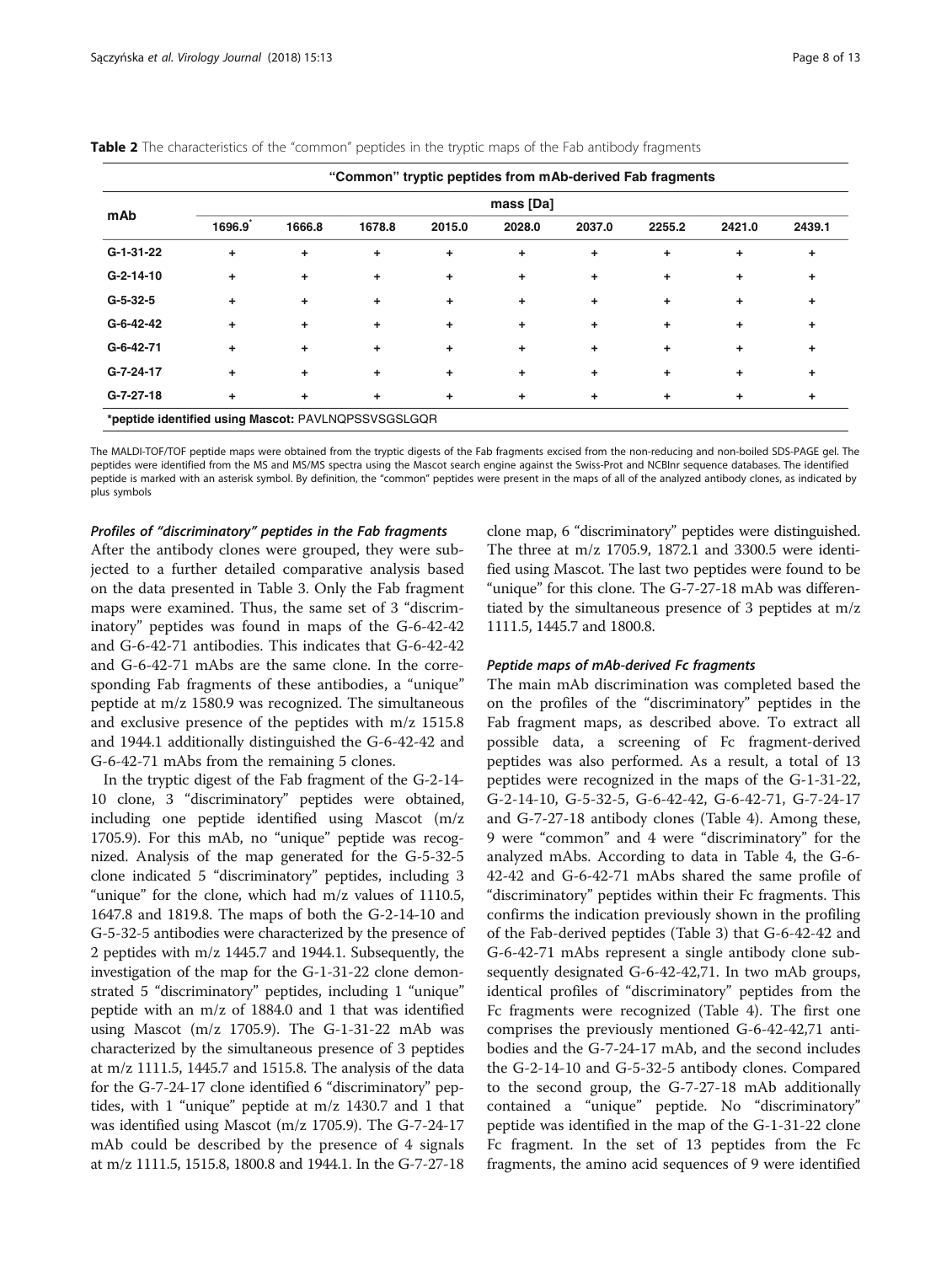|  | Page 9 of 13 |  |  |  |
|--|--------------|--|--|--|
|--|--------------|--|--|--|

| "Discriminatory" tryptic peptides from mAb-derived Fab fragments                                                                                      |           |        |        |        |        |                |                |               |        |                |        |                |          |            |
|-------------------------------------------------------------------------------------------------------------------------------------------------------|-----------|--------|--------|--------|--------|----------------|----------------|---------------|--------|----------------|--------|----------------|----------|------------|
|                                                                                                                                                       | mass [Da] |        |        |        |        |                |                |               |        |                |        |                |          |            |
| mAb                                                                                                                                                   | 1944.1    | 1445.7 | 1515.8 | 1111.5 | 1800.8 | 1705.9*1       |                | 1580.9 1110.5 | 1647.8 | 1819.8         | 1884.0 | 1430.7         | 1872.1*2 | $3300.5*3$ |
| G-1-31-22                                                                                                                                             | ÷         | ٠      | ٠      | ٠      |        | ٠              |                |               |        | $\blacksquare$ | ٠      |                |          |            |
| G-2-14-10                                                                                                                                             | ٠         | ٠      |        |        |        | ٠              |                |               |        |                |        |                |          |            |
| $G-5-32-5$                                                                                                                                            | ٠         | ٠      |        |        |        |                | $\blacksquare$ | ٠             | ٠      | ٠              |        |                |          |            |
| G-6-42-42                                                                                                                                             | ٠         |        | ٠      |        |        | ÷              | ÷              |               |        |                |        |                |          |            |
| G-6-42-71                                                                                                                                             | ÷         |        | ٠      |        |        | $\blacksquare$ | ٠              |               |        |                |        |                |          |            |
| G-7-24-17                                                                                                                                             | ٠         |        | ٠      | ٠      | ٠      | ٠              |                |               |        |                |        | ٠              |          |            |
| G-7-27-18                                                                                                                                             | ۰         | ٠      |        | ٠      | ٠      | ٠              |                |               |        |                |        | $\blacksquare$ | ٠        | ٠          |
| *peptides identified using Mascot:<br><sup>1</sup> LWIYGTSDLASGVPAR<br><sup>2</sup> the glycopeptide of EEQFNSTYR<br>3ATLTVDASSSTAYIQLSSLSSEDSAVYFCAR |           |        |        |        |        |                |                |               |        |                |        |                |          |            |

### <span id="page-8-0"></span>Table 3 The characteristics of the "discriminatory" peptides in the tryptic maps of the Fab antibody fragments

The peptide mapping of the Fab fragments and identification of the amino acid sequences were performed as described in the legend to Table [2.](#page-7-0) The identified peptides are marked with asterisks followed by the reference numbers of respective amino acid sequences. The minus symbol indicates the absence of a given "discriminatory" peptide in the antibody map. The presence of a "discriminatory" peptide is denoted as a plus symbol. To distinguish the presence of a "unique" peptide, the plus symbol is framed

|                                                                                                                                                                                                                                                                                                                                                     |                                                        |    |    |    |           |   | Tryptic peptides from mAb-derived Fc fragments                               |   |   |                |                                 |    |   |
|-----------------------------------------------------------------------------------------------------------------------------------------------------------------------------------------------------------------------------------------------------------------------------------------------------------------------------------------------------|--------------------------------------------------------|----|----|----|-----------|---|------------------------------------------------------------------------------|---|---|----------------|---------------------------------|----|---|
| mAb                                                                                                                                                                                                                                                                                                                                                 | "Discriminatory" peptides<br>"Common" peptides         |    |    |    |           |   |                                                                              |   |   |                |                                 |    |   |
|                                                                                                                                                                                                                                                                                                                                                     |                                                        |    |    |    | mass [Da] |   |                                                                              |   |   |                |                                 |    |   |
|                                                                                                                                                                                                                                                                                                                                                     |                                                        |    |    |    |           |   | 1169.6*1 1243.7*2 1301.7*3 1826.9*4 2112.0*5 2753.3*6 2782.3*7 1580.9 1771.9 |   |   |                | 1854.9*8 2258.1*9 1965.8 2764.1 |    |   |
| G-1-31-22                                                                                                                                                                                                                                                                                                                                           | ÷.                                                     | ٠  | ÷  | ÷  | ÷         | ٠ | ٠                                                                            | ٠ | ÷ |                |                                 |    |   |
| G-2-14-10                                                                                                                                                                                                                                                                                                                                           | ٠                                                      | ٠  | ٠  | ٠  | ٠         | ٠ | ٠                                                                            | ٠ | ٠ |                |                                 |    | ٠ |
| $G-5-32-5$                                                                                                                                                                                                                                                                                                                                          | ÷.                                                     | ÷. | ÷  | ÷  | ٠         | ٠ | ٠                                                                            | ÷ | ٠ |                |                                 |    | ٠ |
| $G-6-42-42$                                                                                                                                                                                                                                                                                                                                         | ÷.<br>٠<br>٠<br>÷.<br>٠<br>÷<br>٠<br>٠<br>÷.<br>٠<br>٠ |    |    |    |           |   |                                                                              |   |   |                |                                 |    |   |
| G-6-42-71                                                                                                                                                                                                                                                                                                                                           | ٠<br>٠<br>٠<br>٠<br>÷.<br>٠<br>٠<br>٠<br>٠<br>٠<br>٠   |    |    |    |           |   |                                                                              |   |   |                |                                 |    |   |
| G-7-24-17                                                                                                                                                                                                                                                                                                                                           | ٠                                                      | ٠  | ٠  | ٠  | ٠         | ٠ | ٠                                                                            | ٠ | ۰ | ٠              |                                 | ۰  |   |
| $G - 7 - 27 - 18$                                                                                                                                                                                                                                                                                                                                   | ÷.                                                     | ٠  | ÷. | ÷. | ٠         | ٠ | ٠                                                                            | ٠ | ٠ | $\blacksquare$ | ٠                               | ä, | ٠ |
| *peptides identified using Mascot:<br>* <sup>1</sup> IQHQDWTGGK<br>* <sup>2</sup> VNSAAFPAPIEK<br>*3VHNEGLPAPIVR<br>*4EPQVYVLAPPQEELSK<br>*5FSWFVDDVEVNTATTKPR (1 MC) <sup>a</sup><br>*6STVSLTCMVTSFYPDYIAVEWQR (CYS_CAM) <sup>b</sup><br>*7DTLTISGTPEVTCVVVDVGHDDPEVK (CYS CAM)b<br>*8SVSELPIMHQDWLNGK<br>*9SVSELPIMHQDWLNGKEFK (1MC) <sup>a</sup> |                                                        |    |    |    |           |   |                                                                              |   |   |                |                                 |    |   |
| <sup>a</sup> MC - 1 missed cleavage site                                                                                                                                                                                                                                                                                                            |                                                        |    |    |    |           |   |                                                                              |   |   |                |                                 |    |   |
| <sup>b</sup> Cys CAM - modification of cysteine with iodoacetamide to form carbamidomethyl                                                                                                                                                                                                                                                          |                                                        |    |    |    |           |   |                                                                              |   |   |                |                                 |    |   |

#### Table 4 The characteristics of the peptides in the tryptic maps of the Fc antibody fragments

The MALDI-TOF/TOF peptide maps were obtained from the tryptic digests of the Fc fragments excised from non-reducing and non-boiled SDS-PAGE gel. The identification of the amino acid sequences was performed as described in the legend to Table [2.](#page-7-0) The identified "common" and "discriminatory" peptides are marked with asterisks followed by the reference numbers of the respective amino acid sequences. The plus and minus symbols indicate the presence and absence of a given peptide in the maps of the individual antibodies, respectively. To distinguish the presence of a "unique" peptide, the plus symbol is framed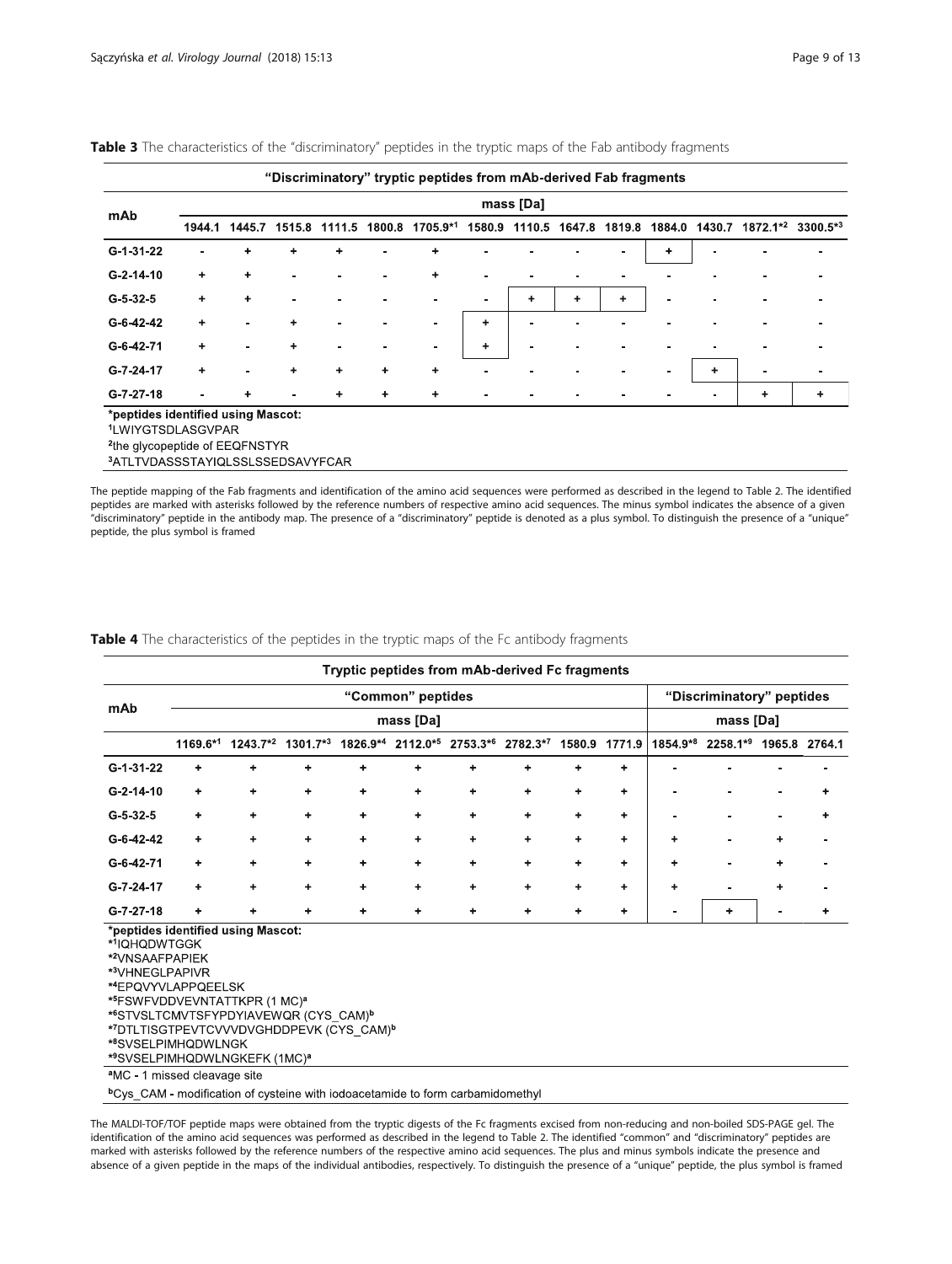as fragments of IgG antibodies. These included 7 "common" and 2 "discriminatory" peptides.

#### The role of Fab and Fc fragment mapping in mAb differentiation

Consistent with the results of immunoreactivity and isotyping studies (Table [1\)](#page-5-0), the peptide mapping of the mAb-derived fragments using MS showed that the analyzed Igs are not completely different. Individual "discriminatory" peptides were repeated in the Fab and Fc fragment maps of different antibodies along with the set of peptides "common" to all of them (Tables [2](#page-7-0), [3](#page-8-0) and [4\)](#page-8-0). However, the presence or absence of the "unique" peptides within the Fab fragments and the pattern of the remaining "discriminatory" peptides enabled effective antibody differentiation (Table [3](#page-8-0)). Thus, 6 distinct clones were found among 7 newly established mAbs against the H5 HA. These 6 antibody clones probably recognize different epitopes in the antigen molecule. The peptide mapping of the Fc fragments from the anti-HA H5 IgG1 antibodies (Table [1](#page-5-0)) only grouped the antibody clones (Table [4](#page-8-0)) that were clearly distinguished by the profiling of the Fab-derived peptides (Table [3\)](#page-8-0). On the other hand, this process allowed the definitive conclusion that the G-6-42-42 and G-6-42-71 mAbs, which shared the same Fab fragment maps, represent one antibody clone (Tables [2,](#page-7-0) [3](#page-8-0) and [4](#page-8-0)).

#### **Discussion**

Infection with HPAIVs of the H5 subtype leads to multiorgan disease and death in domestic birds [\[2, 4](#page-11-0)–[7](#page-11-0)]. In addition, the H5N1 viral strains pose a persistent pandemic threat [[3\]](#page-11-0). To prevent and treat H5N1 influenza virus infections and for surveillance of H5N1 and other H5-subtype AIVs, mAbs against H5 HA have been developed by many research groups (e.g., [\[23](#page-11-0)–[28\]](#page-12-0); for review, see [[8](#page-11-0)]). Our work responded to the demand for diagnostically valuable mAbs with broad strain specificity against AIVs of the H5 subtype. These antibodies were produced with hybridoma technology using recombinant, ectodomain-based H5 HA protein with native-HA characteristics to immunize mice.

The hybridomas generated by this process were screened for the production of IgG antibodies against the H5 HA using ELISA. The screening was performed against several forms of the HA antigen that had various properties. The use of conformational rHA1 proteins enabled the identification of antibodies that bound to the highly variable HA1 subunit, which determines the HA subtype. Distinguishing between conformation sensitive and non-sensitive antibodies was achieved using a misfolded rHA protein. In addition to the variations in the forms, the sequences of the HA antigens that were used originated from highly divergent H5-subtype

influenza viruses. As a consequence, the H5 HA antigens demonstrated substantial antigenic diversity, which was confirmed by a homology search against the immunogen.

From our screening strategy, we obtained a total of 64 hybridoma cell lines. These cell lines secreted antibodies that were reactive with all of the H5 HA antigens that were used for the specificity testing except for the nonconformational antigen. A final set of 7 hybridoma clones was selected. Specifically, the G-1-31-22, G-2-14- 10, G-5-32-5, G-6-42-42, G-6-42-71, G-7-24-17 and G-7-27-18 mAbs, all of IgG1 isotype, were further analyzed. In the preliminary immunoreactivity studies, we were able to show that the newly established mAbs specifically recognized epitopes in the properly folded HA1 subunit of H5 HAs from multiple strains of the H5 subtype influenza viruses (Table [1](#page-5-0)). Importantly, they did not cross-react with influenza viruses of H1-H4 and H6- H16 subtypes (Table [1](#page-5-0)). However, these studies did not allow for clear discrimination among the finally selected mAbs and the relevant hybridoma cell lines. For this reason, the exact number of the unique antibody and hybridoma clones could not be inferred.

The differentiation of antibody clones and relevant antibody-producing cell lines is of special importance for comprehensive assessment of their possible applications. When used in diagnostics or basic research, the set of mAbs that recognize different epitopes in the H5 HAs potentially extends the range of the target AIVs among the formerly and currently circulating viral strains. It can also facilitate the identification of the novel emerging H5-subtype AIVs. In addition, availability of different antibody clones enables the choice of the ones that will be best suited to specified method or technique. For example, two distinct mAbs can be successfully used as detection and capture antibodies in virus detection by a sandwich ELISA or immunochromatography.

Insight into the antibody heterogeneity could be provided by a comparison of the sequences encoding their variable regions, especially the CDRs [[29](#page-12-0)]. Sequencing is routinely used to identify antibodies. However, it may be perceived as challenging if the presence of pseudogenes and mRNAs encoding non-functional antibody chains in hybridoma cells is considered [\[30\]](#page-12-0). Another method for differentiating mAbs is based on cross-inhibition experiments (e.g., [\[31\]](#page-12-0)). Antibodies that do not compete for binding to the target antigen are considered to recognize distinct, non-overlapping epitopes. Competition between mAbs is interpreted as indicating that the tested antibody clones bind to the same or to closely related epitopes. Thus, cross-inhibition experiments may not give conclusive results. As the first mass spectra characterizing the generated antibody clones showed some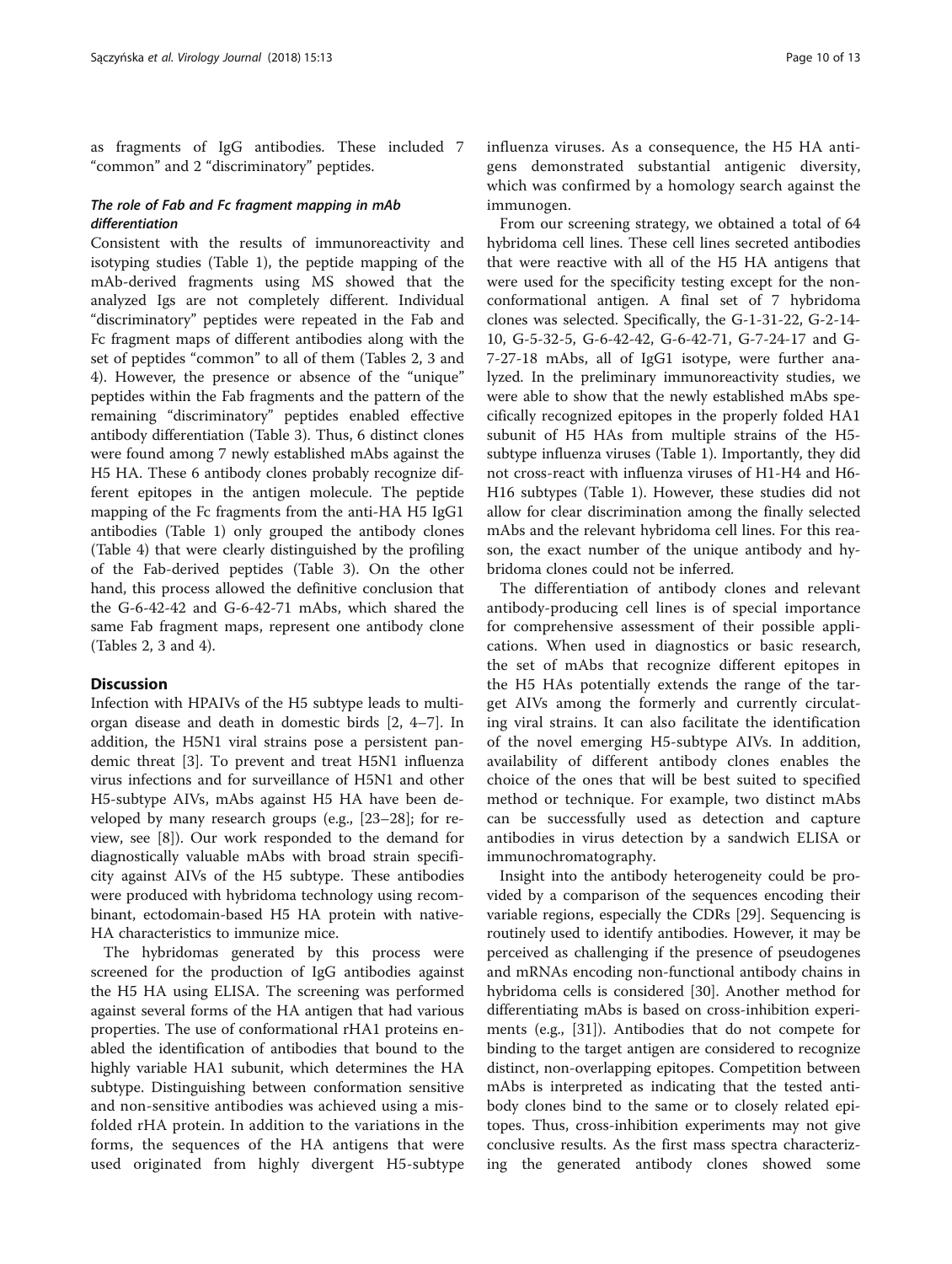<span id="page-10-0"></span>differences between selected antibodies, we decided to expand them with peptide mapping of the Fab and Fc fragments. It was assumed that antibody examination at the protein level would allow to avoid some possible drawbacks related with their analyses at the genetic and functional levels.

Digestion with the immobilized ficin produced Fc and Fab fragments of the G-1-31-22, G-2-14-10, G-5-32-5, G-6-42-42, G-6-42-71, G-7-24-17 and G-7-27-18 mAbs. Subsequently, tryptic peptide maps of these fragments were generated. Based on the resulting MS and MS/MS spectra, Mascot searches against the Swiss-Prot and NCBInr sequence databases were performed. This enabled identification of some peptides derived from both Fc and Fab fragments, all of which belonged to the Ig class of proteins (Tables [2,](#page-7-0) [3,](#page-8-0) and [4\)](#page-8-0).

Most of the peptides detected in the Fc fragments were "common" for the analyzed mAbs (69%; Table [4](#page-8-0)). The majority of the amino acid sequences of these fragments were identified within the protein databases. This is consistent with the widely accepted view that the Fc fragments are species- and isotype-conserved components of the Igs, which have no significance for their specificity [\[9](#page-11-0)]. In contrast, "discriminatory" peptides dominated the Fab fragment maps (61%; Table [3](#page-8-0)). Within these antibody fragments, very few sequences could be identified with the database searches: many fewer than for the conserved Fc fragments (17% vs. 69%; Tables [2,](#page-7-0) [3](#page-8-0) and [4](#page-8-0)). These different proportions can be explained by the fact that the Fab fragments exhibit considerable variation in the specificity-determining sequences. For this reason, the protein databases are incomplete in this area.

A close inspection of the peptide maps of the Fab fragments revealed that the analyzed antibodies differed in the profiles of their "discriminatory" peptides (Table [3\)](#page-8-0). Accordingly, 6 different clones were distinguished among the 7 selected mAbs. Presumably, these mAbs target distinct epitopes in the H5 HA molecule. For the G-6-42-42 and G-6-42-71 clones, identical peptide maps of the Fab and Fc fragments were obtained (Tables [2](#page-7-0), [3](#page-8-0) and [4\)](#page-8-0). This indicates that these two mAbs are the same antibody clone. Interestingly, the G-6-42-42 and G-6-42-71 antibodies were the only clones among selected mAbs that originated from subcloning of the same hybridoma. Conclusions from the mass spectrometry approach are consistent with those from the advanced immunoreactivity studies (Additional file 6: Figures S10-S12).

#### Addendum

On 9 June 2016, G-1-31-22, G-2-14-10, G-5-32-5, G-6-42- 42, G-7-24-17, G-7-27-18 hybridoma cell lines were given the following Accession Numbers by the International Depositary Authority: DSM ACC3292, DSM ACC3293,

DSM ACC3294, DSM ACC3295, DSM ACC3296 and DSM ACC3297, respectively. They are all held by the Leibniz Institute DSMZ-German Collection of Microorganisms and Cell Cultures (Braunschweig, Germany).

#### Conclusions

A unique panel of 6 different anti-H5 HA antibody clones was generated and characterized. The newly established mAbs target epitopes in the properly folded HA1 subunit of HAs from multiple strains of the H5-subtype influenza viruses and do not crossreact with AIVs of H1-H4 and H6-H16 subtypes. Characterized by high specificity and broad-range activities against the H5 HAs, the described mAbs constitute valuable diagnostic and basic research tools. In the present study, the mass spectrometry approach has been developed as a method for antibody clone differentiation at the protein level. The method may be successfully used for characterization of mAbs that are poorly discriminated by immunological techniques as well as to obtain supplementary or confirmatory results. It also enables identification of unique antibody-producing cell lines.

#### Additional files

[Additional file 1:](dx.doi.org/10.1186/s12985-017-0886-2) Antibodies and antigens used in this work. Table S1. Anti-H5 hemagglutinin antibodies. Table S2. Recombinant H5 hemagglutinin proteins. Figure S1. The MALDI-TOF/TOF mass spectrum of rHA - A/H5N1/Qinghai. Figure S2. The MALDI-TOF/TOF mass spectrum of rHA - A/H5N1/Poland. Figure S3. Antigenicity of rHA - A/H5N1/Qinghai. Figure S4. Antigenicity of rHA - A/H5N1/Poland. Figure S5. Antigenicity of recombinant hemagglutinin proteins. Figure S6. Oligomerization status of recombinant hemagglutinin proteins. Table S3. Hemagglutination activities of recombinant hemagglutinin proteins. Table S4. Avian influenza viruses. (PDF 752 kb)

[Additional file 2:](dx.doi.org/10.1186/s12985-017-0886-2) Results of hybridoma screening. Table S5. Reactivities of hybridoma culture supernatants with recombinant H5 hemagglutinin proteins. Table S6. ELISA absorbance values from testing of the selected hybridomas. Table S7. Reactivities of culture supernatants from the hybridoma cell lines with H5 hemagglutinin antigens. (PDF 349 kb)

[Additional file 3:](dx.doi.org/10.1186/s12985-017-0886-2) Raw data from the preliminary immunoreactivity studies. Table S8. The ELISA absorbance values for the selected mAbs tested against recombinant hemagglutinin antigens. Table S9. The ELISA absorbance values for the selected mAbs tested against AIVs of H1-H16 subtypes. Table S10. The ELISA absorbance values for the selected mAbs tested against AIVs of H5 subtype. (PDF 147 kb)

[Additional file 4:](dx.doi.org/10.1186/s12985-017-0886-2) SDS-PAGE data. (PDF 4249 kb)

[Additional file 5:](dx.doi.org/10.1186/s12985-017-0886-2) Exemplary MALDI-TOF mass spectra. (PDF 796 kb)

[Additional file 6:](dx.doi.org/10.1186/s12985-017-0886-2) Data from the advanced immunoreactivity studies. Figure S7. The ELISA titration curves of the mAbs against rHA - A/H5N1/ Qinghai from a mammalian expression system. Figure S8. The ELISA titration curves of the mAbs against rHA - A/H5N1/Poland from a baculovirus expression system. Figure S9. The ELISA titration curves of the mAbs against rHA - A/H5N1/Poland from a bacterial expression system. Table S11. The concentration values interpolated from the mAb titration curves. Figure S10. Diversity of the mAb reactivities with recombinant H5 hemagglutinin proteins and H5N3 avian influenza virus. Figure S11. Relative reactivity of the mAbs with recombinant H5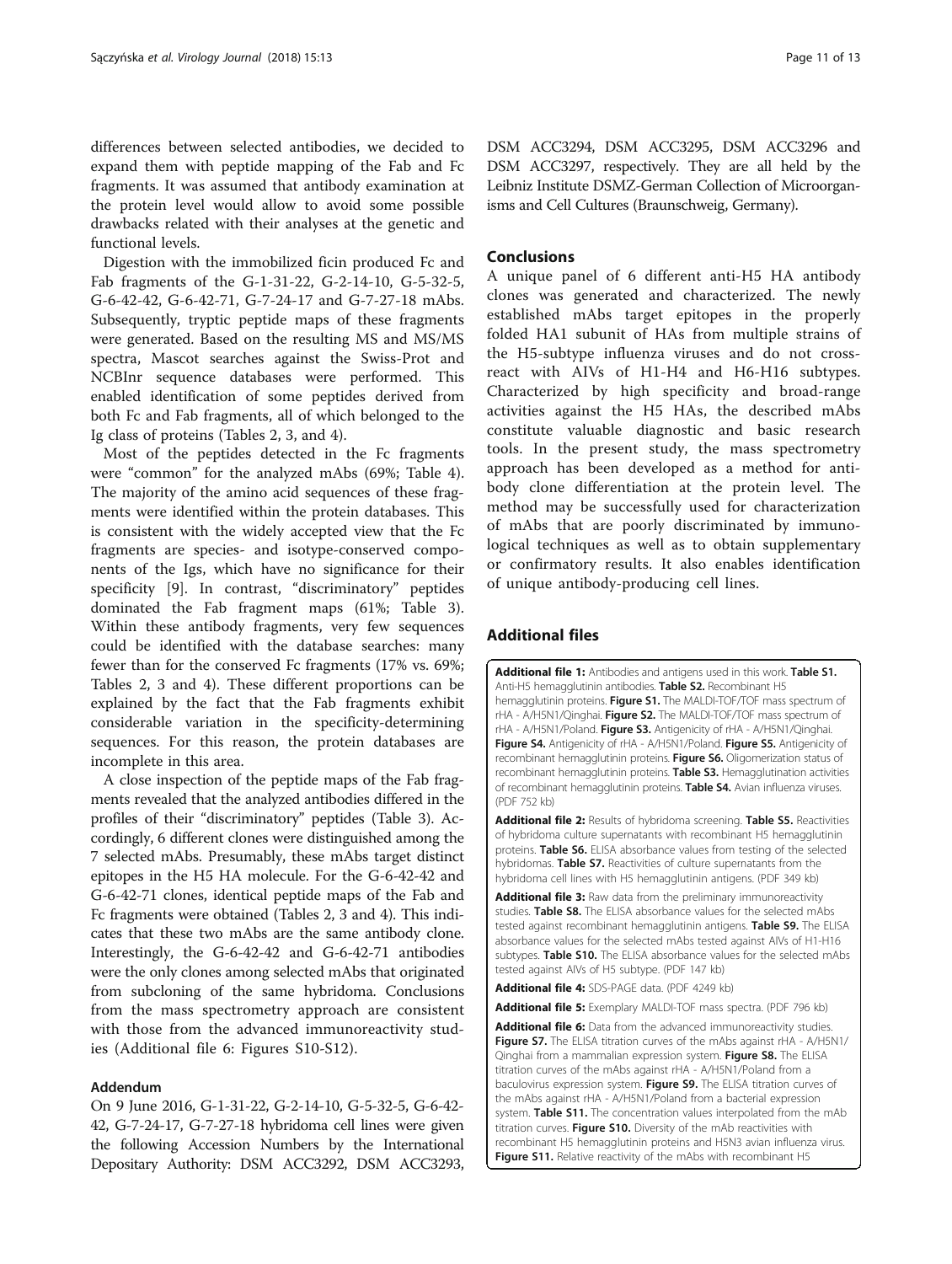<span id="page-11-0"></span>hemagglutinin antigens. Figure S12. Relative reactivity of the mAbs with avian influenza viruses. (PDF 422 kb)

#### Abbreviations

AIV: Avian influenza virus; CDR: Complementarity-determining region; ELISA: Enzyme-linked immunosorbent assay; Fab: Antigen-binding fragment; Fc: Crystallizable fragment; HA: Hemagglutinin; HI: Hemagglutination inhibition; HP: Highly pathogenic; Ig: Immunoglobulin; IgG: Immunoglobulin G class; mAb: Monoclonal antibody; MALDI-TOF/TOF MS: Matrix-Assisted Laser Desorption Ionization Time of Flight mass spectrometry; MS: Mass spectrometry; PMF: Peptide mass fingerprinting; m/z: mass-to-charge ratio; rHA: Ectodomain-based recombinant hemagglutinin protein; rHA1: HA1 subunit-based recombinant hemagglutinin protein; VN: Virus neutralization

#### Acknowledgements

Not applicable.

#### Funding

This work was supported by the Innovative Economy Operational Program, Grant No. WND-POIG.01.01.02-00-007/08-00, as a part of the project "Center of medicinal product biotechnology. Package of innovative biopharmaceuticals for human and animal therapy and prophylactics" and Grant No. PBS2/A7/14/2014 (ID: 210,068): "Influenza vaccine - innovative obtaining of subunit antigens." The funders had no role in the design of the study and collection, analysis, and interpretation of data and in writing the manuscript.

#### Availability of data and materials

The results presented here are contained in the Patent Applications P.418671 (2016–09-12), PCT/PL2017/000084 (2017–09-11) - Monoclonal antibodies against hemagglutinin of H5-serotype influenza viruses and their uses, hybridomas producing said antibodies, compositions and diagnostic kits. The datasets supporting the conclusions of this article are included within the article and its additional files. The newly established hybridoma cell lines, described in this paper, were given the following Accession Numbers by the International Depositary Authority: DSM ACC3292, DSM ACC3293, DSM ACC3294, DSM ACC3295, DSM ACC3296 and DSM ACC3297.

#### Authors' contributions

VS, AB-K conceived and designed the experiments, analyzed the data and wrote the manuscript. VC-A, AP, KF were involved in the production of monoclonal antibodies and their characterization using ELISA. AB-K, PB, MZ participated in peptide mapping of antibody fragments by mass spectrometry. VS, AB-K, VC-A, PB prepared the tables. GP provided analysis tools, supervised the research group and contributed to funding acquisition. All of the authors have read and approved the final manuscript.

#### Authors' information

Not applicable.

#### Ethics approval and consent to participate

All work with mice was approved by the Second Local Ethical Committee for Animal Experiments at the Medical University of Warsaw (Poland), Permit Number 38/2008.

#### Consent for publication

Not applicable.

#### Competing interests

All the authors (VS AB-K VC-A PB AP KF & GP), except Marcin Zieliński, have filed the Patent Applications P.418671 (2016–09-12), PCT/PL2017/000084 (2017-09-11): Monoclonal antibodies against hemagglutinin of H5-serotype influenza viruses and their uses, hybridomas producing said antibodies, compositions and diagnostic kits. The Patent Application contains the findings reported in this paper.

The authors declare that they have no competing interests.

#### Publisher's Note

Springer Nature remains neutral with regard to jurisdictional claims in published maps and institutional affiliations.

#### Received: 2 March 2017 Accepted: 31 October 2017 Published online: 15 January 2018

#### References

- 1. Xu X, Subbarao, Cox NJ, Guo Y. Genetic characterization of the pathogenic influenza A/Goose/Guangdong/1/96 (H5N1) virus: similarity of its hemagglutinin gene to those of H5N1 viruses from the 1997 outbreaks in Hong Kong. Virology. 1999;261:15–9.
- 2. Verhagen JH, Herfst S, Fouchier RA. Infectious disease. How a virus travels the world. Science. 2015;347(6222):616–7.
- 3. World Health Organization. Cumulative number of confirmed human cases for avian influenza A(H5N1) reported to WHO, 2003–2017. [http://www.who.](http://www.who.int/influenza/human_animal_interface/2017_01_16_tableH5N1corrected.pdf) [int/influenza/human\\_animal\\_interface/2017\\_01\\_16\\_tableH5N1corrected.pdf](http://www.who.int/influenza/human_animal_interface/2017_01_16_tableH5N1corrected.pdf). Accessed 16 Jan 2017.
- 4. Ip HS, Torchetti MK, Crespo R, Kohrs P, DeBruyn P, Mansfield KG, et al. Novel Eurasian highly pathogenic avian influenza A H5 viruses in wild birds, Washington, USA, 2014. Emerg Infect Dis. 2015;21:886–90.
- 5. Hvistendahl M. Avian influenza. Enigmatic bird flu strain races across the U. S. Midwest. Science. 2015;348:741–2.
- 6. World Health Organization. Assessment of risk associated with influenza A(H5N8) virus. [http://www.who.int/influenza/human\\_animal\\_interface/](http://www.who.int/influenza/human_animal_interface/avian_influenza/riskassessment_AH5N8_201611/en/) [avian\\_influenza/riskassessment\\_AH5N8\\_201611/en/.](http://www.who.int/influenza/human_animal_interface/avian_influenza/riskassessment_AH5N8_201611/en/) Accessed 17 Nov 2016.
- 7. United States Department of Agriculture, Animal and Plant Health Inspection Service. Highly pathogenic avian influenza infected premises 2014–2015. [https://www.aphis.usda.gov/animal\\_health/animal\\_dis\\_spec/poultry/](https://www.aphis.usda.gov/animal_health/animal_dis_spec/poultry/downloads/hpai-positive-premises-2014-2015.pdf) [downloads/hpai-positive-premises-2014-2015.pdf](https://www.aphis.usda.gov/animal_health/animal_dis_spec/poultry/downloads/hpai-positive-premises-2014-2015.pdf). Accessed 6 Aug 2016.
- 8. Velkov T, Ong C, Baker MA, Kim H, Li J, Nation RL, et al. The antigenic architecture of the hemagglutinin of influenza H5N1 viruses. Mol Immunol. 2013;56:705–19.
- 9. Thompson NJ, Rosati S, Heck A. Performing native mass spectrometry analysis on therapeutic antibodies. Methods. 2014;65(1):11–7.
- 10. Chirino AJ, Mire-Sluis A. Characterizing biological products and assessing comparability following manufacturing changes. Nat Biotechnol. 2004; 22(11):1383–91.
- 11. Köhler G, Milstein C. Continuous cultures of fused cells secreting antibody of predefined specificity. Nature. 1975;256(5517):495–7.
- 12. Steinitz M, Klein G, Koskimies S, Makel O. EB virus-induced B lymphocyte cell lines producing specific antibody. Nature. 1977;269(5627):420–2.
- 13. Lanzavecchia A, Corti D, Sallusto F. Human monoclonal antibodies by immortalization of memory B cells. Curr Opin Biotechnol. 2007;18(6):523–8.
- 14. Borth N, Zeyda M, Kunert R, Katinger H. Efficient selection of highproducing subclones during gene amplification of recombinant Chinese hamster ovary cells by flow cytometry and cell sorting. Biotechnol Bioeng 2000–2001;71(4):266-273.
- 15. Kuhne M, Dippong M, Flemig S, Hoffmann K, Petsch K, Schenk JA, et al. Comparative characterization of mAb producing hapten-specific hybridoma cells by flow cytometric analysis and ELISA. J Immunol Methods. 2014;413:45–56.
- 16. Zhang Z, Pan H, Chen X. Mass spectrometry for structural characterization of therapeutic antibodies. Mass Spectrom Rev. 2009;28(1):147–76.
- 17. Chelius D, Ruf P, Gruber P, Plöscher M, Liedtke R, Gansberger E, et al. Structural and functional characterization of the trifunctional antibody catumaxomab. MAbs. 2010;2(3):309–19.
- 18. Gahoual R, Burr A, Busnel JM, Kuhn L, Hammann P, Beck A, et al. Rapid and multi-level characterization of trastuzumab using sheathless capillary electrophoresis-tandem mass spectrometry. MAbs. 2013;5(3):479–90.
- 19. Srebalus Barnes CA, Lim A. Applications of mass spectrometry for the structural characterization of recombinant protein pharmaceuticals. Mass Spectrom Rev. 2007;26(3):370–88.
- 20. Yamaguchi Y, Kim H, Kato K, Masuda K, Shimada I, Arata Y. Proteolytic fragmentation with high specificity of mouse immunoglobulin G. Mapping of proteolytic cleavage sites in the hinge region. J Immunol Methods. 1995; 181(2):259–67.
- 21. Parham P. On the fragmentation of monoclonal IgG1, IgG2a, and IgG2b from BALB/c mice. J Immunol. 1983;131(6):2895–902.
- 22. Mariani M, Camagna M, Tarditi L, Seccamani E. A new enzymatic method to obtain high-yield F(ab')2 suitable for clinical use from mouse IgG1. Mol Immunol. 1991;28(1–2):69–77.
- 23. Linke S, Neubauer K, Dorner MB, Dorner BG, Pauli G, Schweiger B. Generation and characterisation of monoclonal antibodies against influenza virus A, subtype H5N1. J Virol Methods. 2011;175(1):85–94.